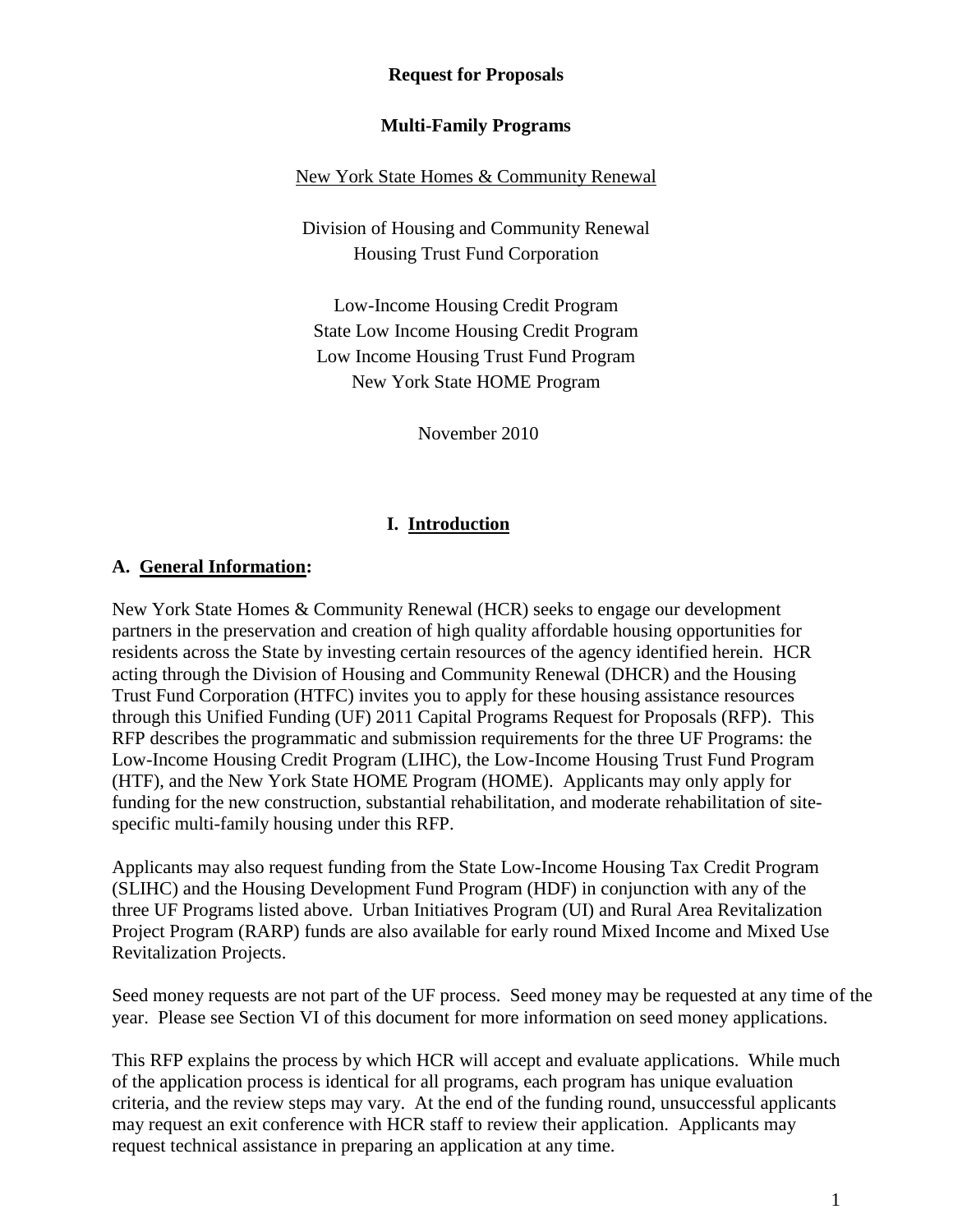HCR reserves the right to award all, a portion of, or none of the program funds based upon funding availability, feasibility of applications received, the competitiveness of the applications, the applicant's ability to meet HCR criteria for funding, and the applicant's ability to advance the State"s housing goals. HCR further reserves the rights to review an application requesting project funds as an application for funding under other programs for which the project is eligible, and to change or disallow aspects of the applications received. HCR may make such changes an express condition of its commitment to fund the project.

# **B. New for UF 2011**

There are several important changes to the RFP for UF 2011. Below is a list of the most significant changes.

# **1. Early Award Applications**

HCR seeks to encourage high quality, high readiness projects that advance specific housing goals of the State by providing an accelerated application and review process as part of UF 2011. In order to be considered for an early award, applications will need to satisfy additional conditions and requirements not required of UF 2011 applications generally. Applications satisfying the conditions and requirements for early awards will be provided an accelerated review and will be rated and ranked compared only to other early award applications. In the event that an application does not receive an early funding award, the application may be considered by HCR for an award as part of later funding round decisions. See Section III,  $A \& B$ , for details.

# **2. NYS Office of Mental Health (OMH) Operating Subsidies for UF 2011 Projects**

The New York State Office of Mental Health (OMH) announces the availability of funds for the operation of 200 units of supported housing for persons with serious mental illness in New York City. Funding is available to provide start-up, rental assistance, and support services. Applicants may request this funding in conjunction with a request for funding from one of the UF 2011 funding programs. No more than 30% of units in a proposed project, or 30 units, (whichever is less) will be approved for any one project. See Section IV – F4 for more information on these funds.

# **3. Project Based Vouchers**

The PBV section has been updated to include a reference and email link to new HUD subsidy layering review guidelines for PBV assistance issued in its notice of July 9, 2010. See Section IV, F3 for additional information.

### **4. Green Building Initiative and Energy Efficiency**

Changes to the Green Building Initiative requirements include a reminder that the Green Development Plan must be included in the application as part of the Green Criteria Checklist. The Energy Efficiency section has also been updated to include the US EPA ENERGY STAR New Homes and Multifamily High Rise programs as eligible energy efficiency programs/strategies that may be conformed with to receive scoring points. In addition, moderate rehabilitation projects now have the option to bring a building up to current code for new buildings as an alternative to the existing strategy of reducing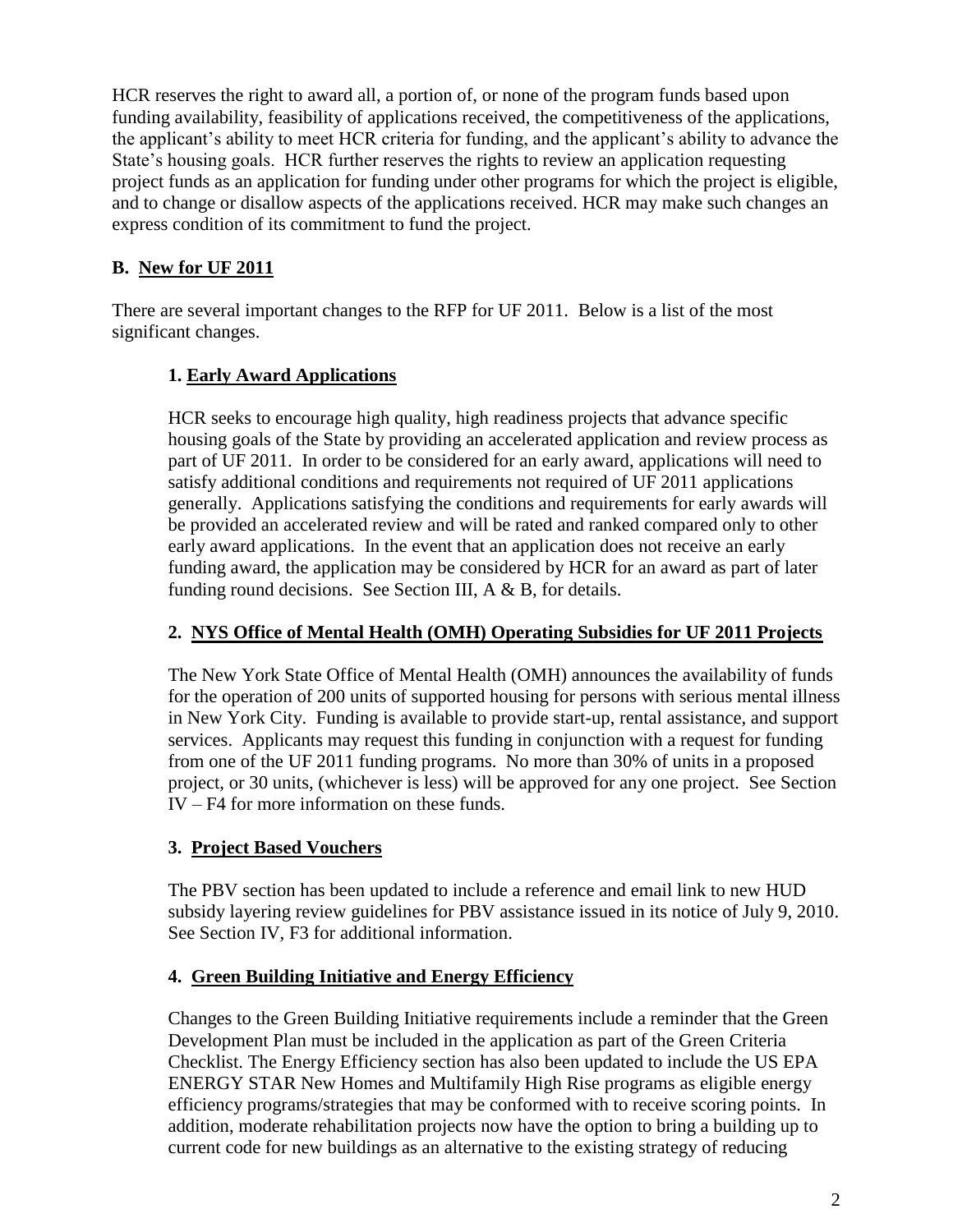overall energy consumption by 20%. See Section VII, D,4d, HTF/HOME Rating Criteria for a detailed description.

## **5. Design Handbook Changes**

The design handbook is being reissued to address the integration of DHCR, HTFC and NYHomes as well to make updates to design and specification requirements.

### **C. Table of Contents:**

This document consists of the following eight sections:

- I. Introduction
- II. Application Submission Deadlines & Additional Submission Information
- III. Early Award Projects
- IV. Program Announcements/Initiatives
- V. Additional Guidance for the UF 2011 Round
- VI. Seed Money/Technical Assistance
- VII. Evaluation and Selection Process
- VIII. Regional Office Service Areas

### **II. Application Submission Deadlines & Additional Submission Information**

#### **A. Application Submission Deadlines**

Applications for capital project funding are submitted using the Community Development Online (CDOL) Application System, located on the HCR website at: <http://nysdhcr.gov/Apps/CDOnline/>. Printable instructions and screen shots of the CDOL Exhibits for the UF 2011 CDOL application will be available on the HCR Website at: <http://nysdhcr.gov/Funding/UnifiedFundingMaterials/2011/> .

UF 2011 will have two Capital application deadlines. The first deadline will be for Early Award Projects, which meet criteria set forth in Section III of this document. The second deadline is for all other capital projects. The application for Early Award Projects must be completed and submitted by 5:00 PM on Wednesday, January 12, 2011. All other UF 2011 capital applications must be completed and submitted by 5:00 PM on Wednesday, February 9, 2011. In the event that an application does not receive an Early Award, the application may be considered by HCR for an award as part of later funding round decisions.

Prior to application submission, HCR Regional Office staff will be available to answer questions from prospective applicants. Regional Offices are listed in Section VIII of this document. After submission of a UF 2011 capital application, unsolicited contact with HCR staff is not permitted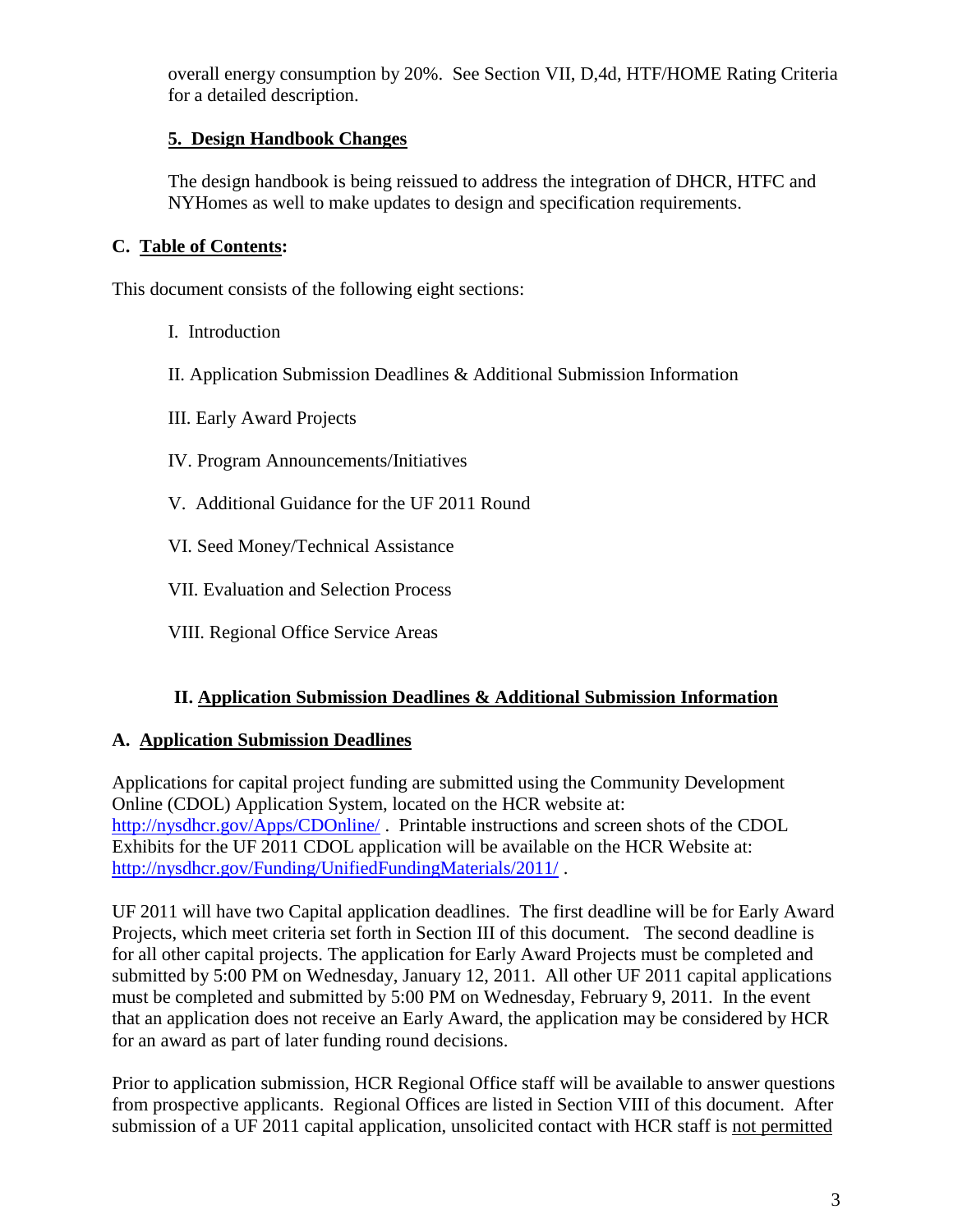until after funding notifications have been made. Unsolicited contact will be referred to the HCR Deputy Commissioner for Intergovernmental Affairs for reiteration of this policy.

### **B. Additional Submission Information/Materials**

Applicants requesting LIHC and/or SLIHC must submit an application fee of \$3,000 **per program** at the time of submission, with the following exception: not-for-profit applicants (or their wholly-owned subsidiaries) which will be the sole general partner of the partnership/project owner or the sole managing member of the limited liability company/project owner may request a deferral of payment until the time of credit allocation. (See the UF 2011 Capital Application Instructions for Attachment F2 for fee submission instructions).

This RFP provides only some of the information and materials necessary to application preparation. Additional materials are available on HCR"s website at: [http://nysdhcr.gov/Funding/UnifiedFundingMaterials/2011/,](http://nysdhcr.gov/Funding/UnifiedFundingMaterials/2011/) except as where noted below. These include:

- 1. the UF 2011 Capital Application, available online at: <http://nysdhcr.gov/Apps/CDOnline/>
- 2. Printable instructions for the UF 2011 Capital Application Exhibits and Attachments, including screen shots of the CDOL Exhibits;
- 3. the Design Handbook;
- 4. the Capital Programs Manual (CPM);
- 5. DHCR"s Low-Income Housing Credit Qualified Allocation Plan (DHCR QAP);
- 6. the New York State Low-Income Housing Tax Credit (SLIHC) Statute Article 2-A;
- 7. DHCR"s SLIHC Regulation 9 NYCRR Part 2040 Section 2040.14;
- 8. the Green Building Criteria Reference Manual;
- 9. UF 2011 Reference Materials;
- 10. UF 2011 Capital Application Slideshow; and
- 11. the Pre-Qualified Market Analysts list.

# **III. Early Award Projects**

# **A. General Information**

HCR seeks to encourage high quality, high readiness projects that advance specific housing goals of the State by providing an accelerated application and review process as part of UF 2011. In order to be considered for an early award, applications will need to satisfy additional conditions and requirements not required of UF 2011 applications generally. Applications satisfying the conditions and requirements for early awards will be provided an accelerated review and will be rated and ranked compared only to other early award applications. In the event that an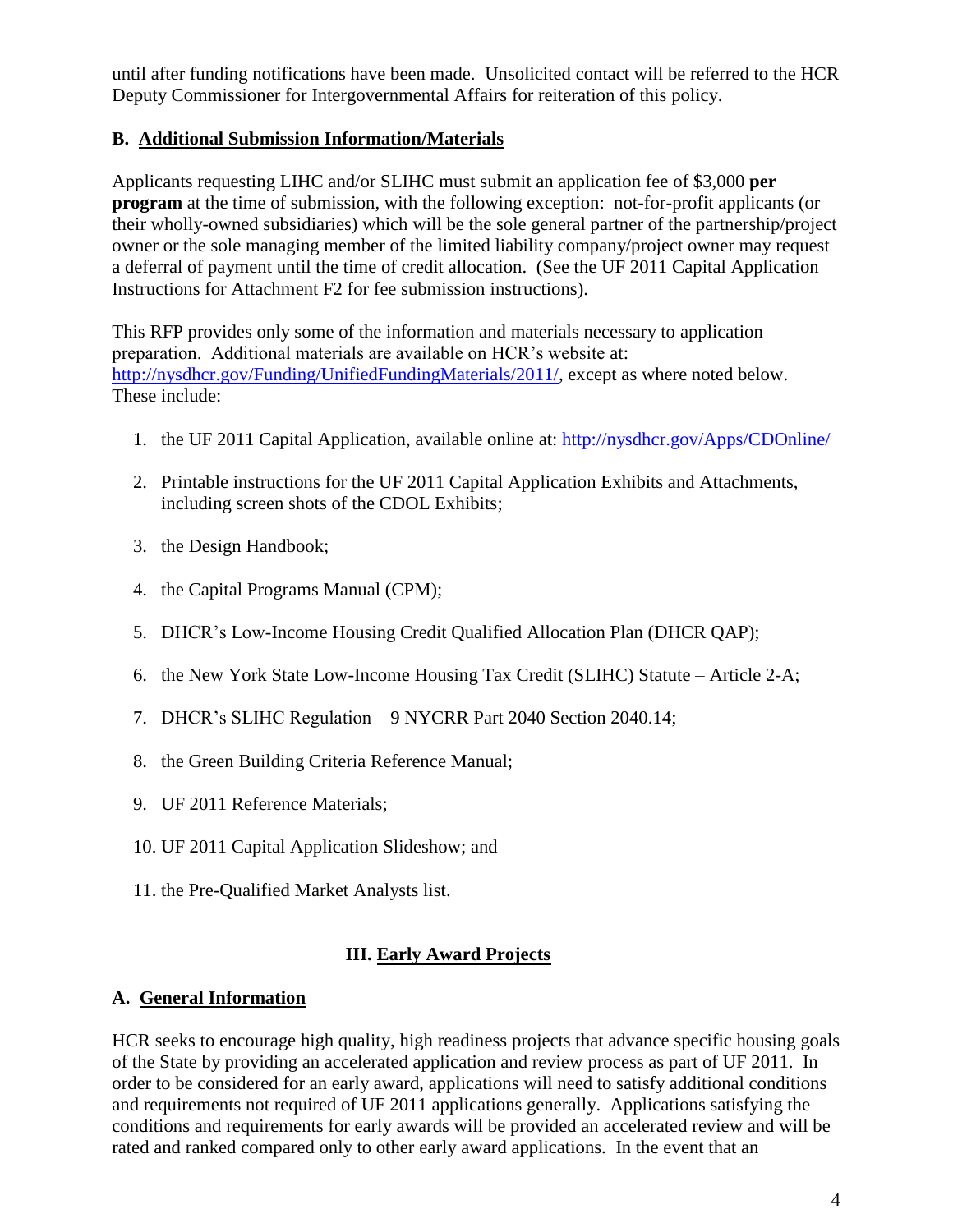application does not receive an early funding award, the application may be considered by HCR for an award as part of later funding round decisions.

# **B. Eligible Early Award Projects**

In addition to satisfying the conditions and requirements generally applicable to all UF 2011 applications, applications for early awards must:

- Submit a complete application by 5 pm, January 12, 2011;
- Demonstrate that the project will be able to proceed to construction within 120 days of award;
- Provide clear documentation that the application proposes a project that will advance at least one State housing goal described below.

The following are descriptions of applications which meet State housing goals, and are eligible for consideration for Early Awards under UF 2011:

# **1. Transit Oriented Development (TOD)**

Applications proposing workforce housing projects for families in close proximity to MTA rail stations outside NYC or which are in communities that have completed and are implementing TOD plans.

# **2. Mitchell-Lama Preservation**

Applications that propose the preservation of HCR-supervised Mitchell-Lama housing by extending its useful life and/or by averting its conversion to market rate housing.

### **3. Housing Opportunity Projects**

Applications proposing workforce housing for families in areas experiencing economic and population growth and that are served by high performing schools. Projects must be located in areas that have stable or growing tax bases and must also be in close proximity to public transportation, child and health care, grocery stores and employment opportunities. Additionally, Housing Opportunity Projects must be located in areas that have low rental vacancy rates and a high percentage of renters paying 30% or more of their household income on housing. Please refer to the New York State Education Department's list of High Performing/Gap Closing Schools 2008-09, which can be found at:<http://www.p12.nysed.gov/irs/accountability/highPerform/home.html>

# **4. Lead Abatement Projects**

Applications proposing the rehabilitation and lead abatement of existing rental housing in zip codes identified by the NYS Dept of Health as having significant concentrations of children with elevated blood lead levels. Projects must propose that at least 75% of project units will involve the rehabilitation and lead abatement of existing rental units. See the UF 2011 Reference Materials for a listing of DOH high risk zip codes.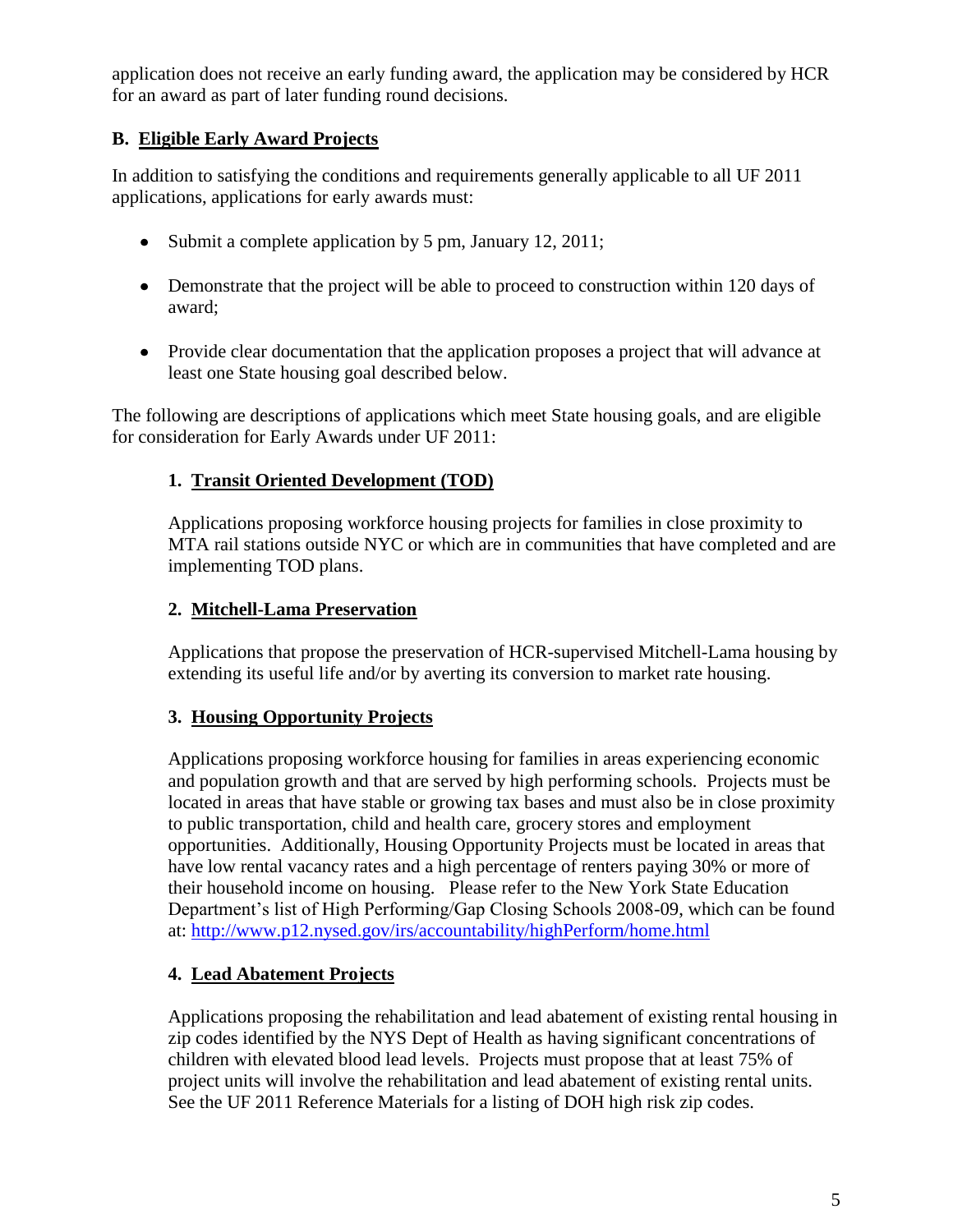## **5. Mixed Income/Mixed Use Revitalization Projects**

Applications that propose to create or rehabilitate mixed-use buildings with mixedincome housing and that are part of a strategic plan for the economic stabilization and revitalization of infrastructure-rich downtown areas or neighborhoods. Applications must clearly demonstrate that the project is an integral part of a local community /revitalization development plan, and that it is supported by the community. Applications must also demonstrate the commitment of local resources, and explain how federal, State and local investment will be coordinated to achieve the area"s revitalization. These projects may be considered in conjunction with requests for funding under HCR"s Community Renewal programs, including the New York Main Street Program. The commercial portion of the project must be self-sufficient from both a development and an operating perspective. The commercial portion of the project must have appropriate and adequate financing sources to cover its development costs and it must have sufficient lease income to support the real-estate operating costs of the space. Applicants may request up to \$200,000 in Urban Initiative (UI) or Rural Area Revitalization Projects (RARP) funding to subsidize the non-residential costs of the proposed project. At least 30% of units must serve households with incomes above 60% of area median income.

### **6. Green Plus**

High readiness projects must demonstrate that the project exceeds green building criteria established by HCR to the degree that the project receives all available green building points AND also includes the *Green Building Criteria Reference Manual* measures listed below. The green development plan submitted with the application must thoroughly explain the methods for meeting these criteria and be supplemented with documentation that demonstrates full compliance.

- The project commits to and demonstrates that it will include a minimum of six of  $\bullet$ the seven criteria in the category Location and Neighborhood Fabric as listed in Section B-2.
- $\bullet$ The project submits with the application a full Phase I Environmental Site Assessment which demonstrates that there are no hazardous substances or petroleum products on the property.
- The project commits to and demonstrates that it will include all criteria in the  $\bullet$ Healthy Living Environment category as listed in Section B-4.
- The project must be within walking distance of a full-service grocery store.  $\bullet$
- The project commits to and demonstrates that it will include Construction Waste  $\bullet$ Management as listed in Section C-3 and a minimum of one additional item in any of the three categories listed in Section C; Location and Neighborhood Fabric, Energy Efficiency or Material Beneficial to the Environment.
- High readiness projects must include certification which demonstrates that the  $\bullet$ project has been designed to meet one of the Energy Efficiency standards listed in the RFP. Documentation showing proof of readiness, such as a summary of the building modeling or detailed analysis of the prescriptive requirements from the energy consultant for the proposed project, must be submitted with the application.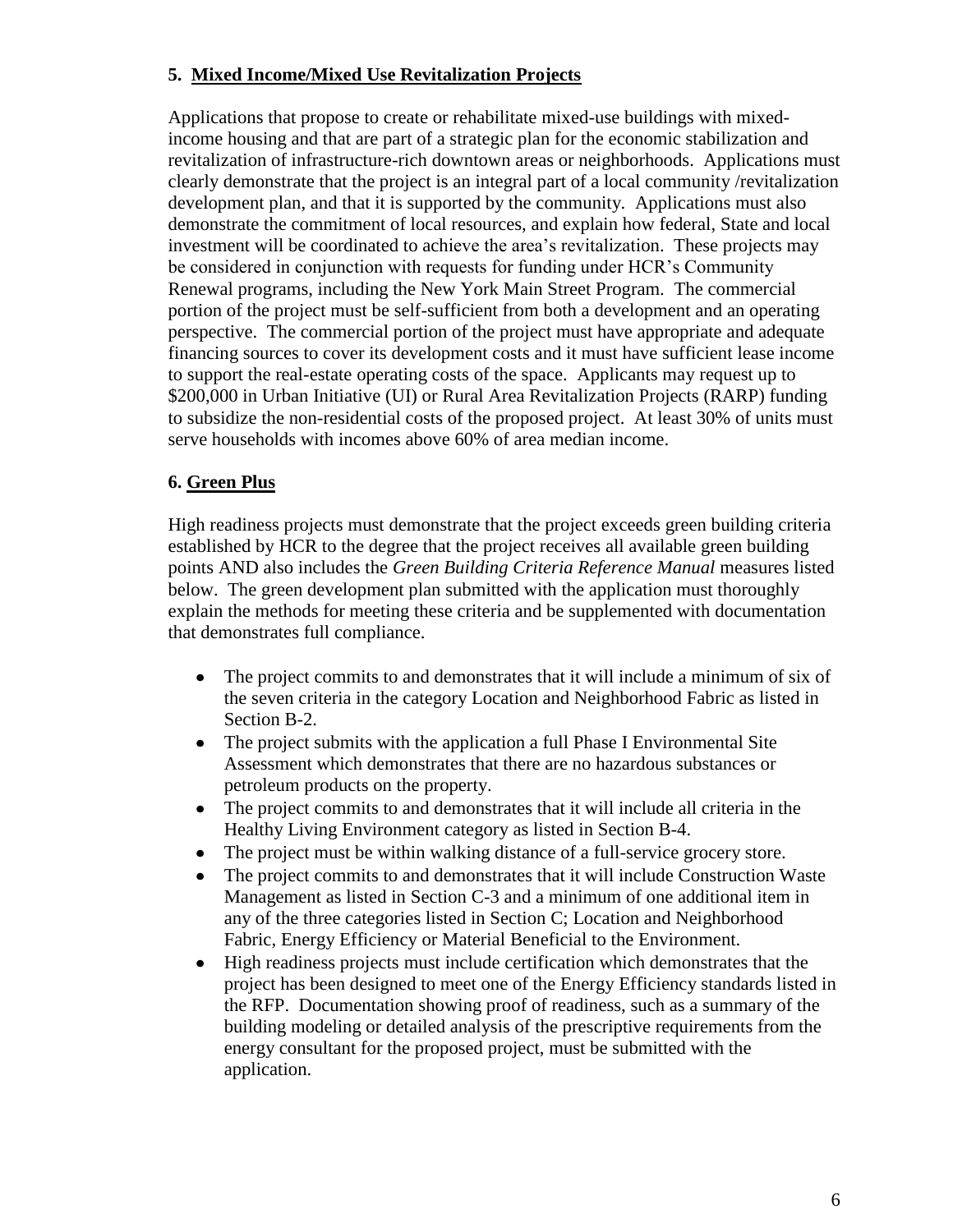### **7. Supportive Housing Projects**

Applications that propose Supportive Housing Projects, as defined in Section 2040.2(v) of the DHCR QAP, and which evidence a coordinated State investment. Applications must clearly document a firm commitment of service, operating, and development financing from State funding partners. Projects will be evaluated on the extent to which funding commitments contribute to meeting the financial needs of the proposed project.

## **IV. Program Announcements/Initiatives**

### **A. Low-Income Housing Credit Program (LIHC)**

LIHC provides a dollar-for-dollar reduction in federal tax liability to investors in qualified lowincome housing that meets the requirements of Section 42 of the Internal Revenue Code (IRC).

LIHC is available to project owners who acquire, construct, and/or rehabilitate rental housing that is reserved for low-income households. The amount of credit allocated to a project is directly related to the costs associated with the acquisition, new construction and/or rehabilitation of rental housing that is reserved for low-income households per Section 42 of IRC.

Applicants requesting LIHC are referred to Section 42 of the IRC and are advised to carefully review the DHCR QAP before submitting an application. The DHCR QAP includes program definitions, threshold eligibility review criteria, project scoring and ranking criteria, clarifications regarding DHCR"s allocation process, and provisions regarding project monitoring requirements. Applicants are advised that a pre-qualified market study firm must be used to prepare the market study required for all LIHC applications. Both the DHCR QAP and a Pre-Qualified Market Analysts list are available at: <http://nysdhcr.gov/Funding/UnifiedFundingMaterials/2011/> . New York City Projects may include a market analysis utilizing data from the most recent addition of the New York City rent guidelines board report.

Consistent with the DHCR QAP, all buildings must be designed and constructed to comply with HUD"s Energy Improvements Checklist, Tier 1 & Tier 2. This document is available on HUD"s website: [http://hud.gov/offices/pih/programs/ph/phecc/.](http://hud.gov/offices/pih/programs/ph/phecc/) Go to "Additional Resources" and select "Energy Improvements Checklist". All recommended practices applicable to the construction and systems planned for the building must be incorporated; however, the recommended practices shall be secondary where conflicts exist between building codes or HCR standards and requirements, including the Green Building Measures listed in the DHCR QAP.

# **1. LIHC Availability/Funding Limits**

HCR expects that approximately \$25 million will be available for UF 2011 LIHC reservations. The maximum annual LIHC allocation per unit that may be requested is \$22,000. The maximum annual LIHC allocation per project that may be requested is \$1.43 million. However, up to \$1.65 million may be requested for projects in which: a). 50% or more of the units have three or more bedrooms to serve large families (defined as households with five or more persons); or b). 50% or more of the units will serve persons with special needs as listed in the UF 2011 Reference Materials, Section 11, and for which appropriate on- or off-site services will be provided by an experienced service provider.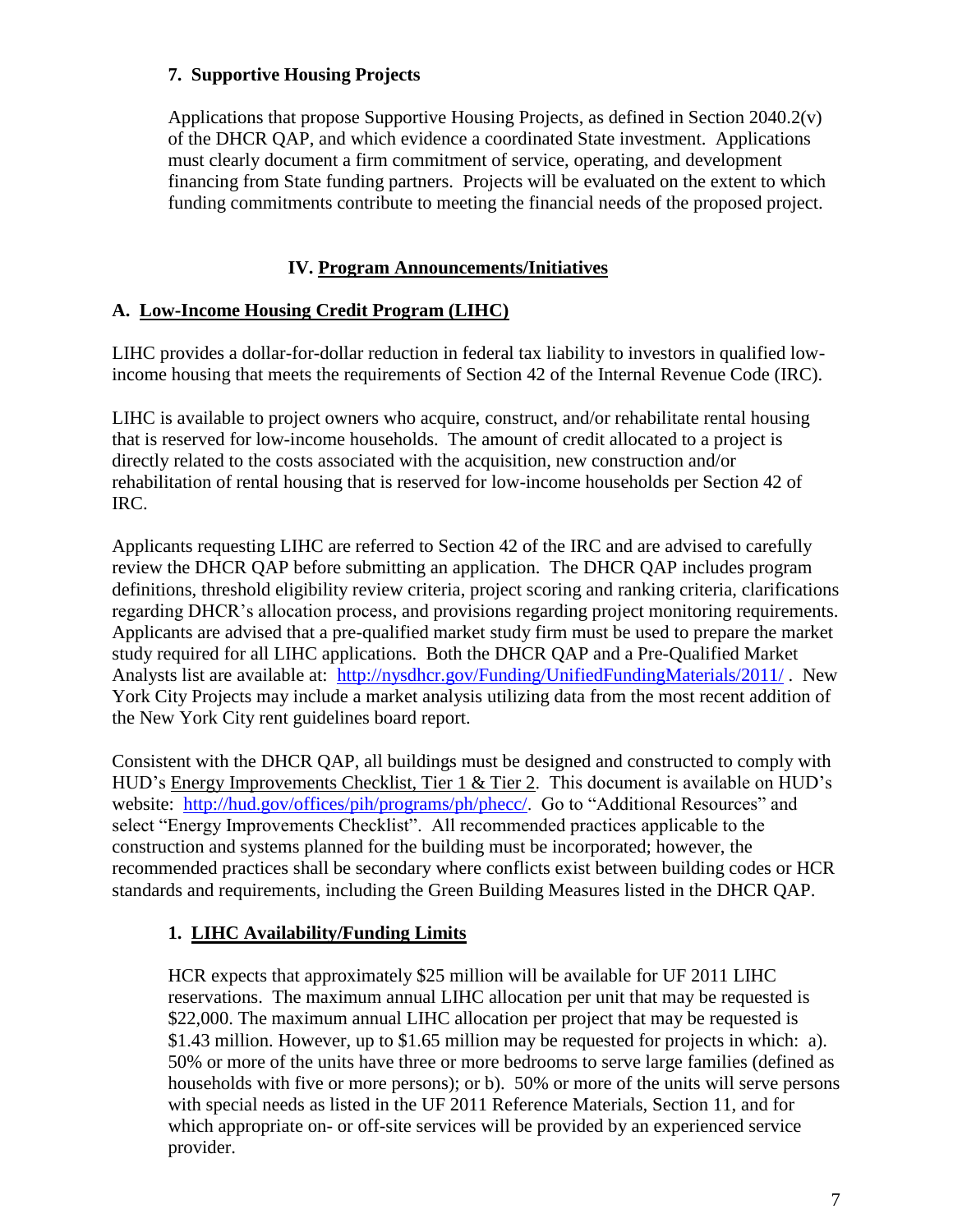All LIHC reservations will be made in compliance with the DHCR QAP.

## **2. LIHC Funding Set-Asides**

HCR expects to set-aside a total of \$5.5 million of the available UF 2011 LIHC for the two following program priorities: Preservation Projects (\$3.3 million) and Supportive Housing Projects (\$2.2 million). No more than \$1 million of the Preservation Project setaside will be available to High Acquisition Cost Projects, as defined in Section 2040.2(j) of the DHCR QAP. DHCR may exceed these set-aside amounts depending upon the number of competitive, feasible Preservation and Supportive Housing applications received.

Preservation and Supportive Housing Projects are described below:

### a. Preservation Projects

A Preservation Project is one in which residential property is rehabilitated to extend its useful life to serve as affordable housing, and averts the loss of affordable housing currently serving the housing needs of a population whose housing need would justify the replacement of the housing if it ceased to be available to that population. The scope of the rehabilitation must be sufficient for the project to function in good repair as affordable housing for a period equal to at least 30 years from the date of issuance of the final credit allocation.

### **Preservation Projects must meet the definition set forth in Section 2020.2(r) of the DHCR QAP.**

Applicants proposing a Preservation Project must demonstrate how the project averts the loss of affordable housing and must: a) describe any regulatory and economic circumstances which could precipitate the loss of or risk the availability of the project to low-income households; and, b) provide a compelling rationale for preserving the existing project based upon economic conditions including the availability of alternative affordable housing, market rents, vacancy rates, and current and future demand. **Applicants must request a site visit from HCR to observe the building's existing condition and discuss proposed renovations PRIOR to submission of the application.**

Preservation Projects proposing the redevelopment of public housing must meet the criteria and conditions for approvals under the New York State Public Housing Law. Such projects may include the economic restructuring and rehabilitation of an existing public housing project. Applicants must consult with HCR regarding the review and approval of the redevelopment plan prior to submitting a Preservation Project application.

As mentioned above, no more than \$1 million of the Preservation Project setaside will be available for High Acquisition Cost Preservation Projects. These are defined in Section 2040.2(j) of the DHCR QAP as Preservation Projects in which the total acquisition cost is 25 percent or more of the project"s total development cost. These projects must meet the Preservation Project definition in Section 2020.2(r) of the DHCR QAP to be eligible for funding. The amount of the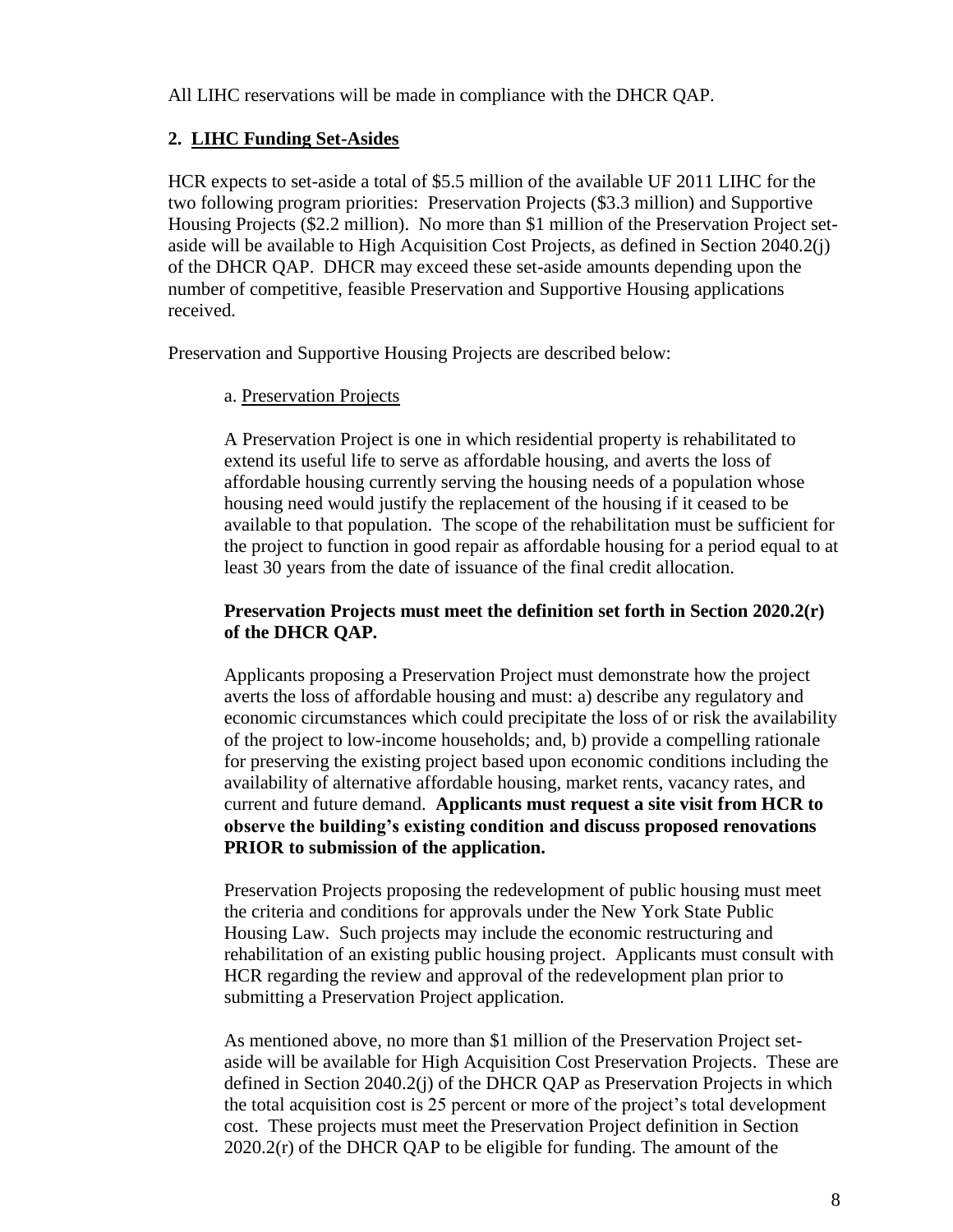developer"s fee in a High Cost Acquisition Preservation Project shall be based on an assessment of risk assumed by the project owner, considering factors including, but not limited to: rent subsidies or other project operating support, location, financing sources, occupancy level, project type, and identities of interest.

#### b. Supportive Housing Projects

A Supportive Housing Project, as defined in Section 2040.2(v) of the DHCR QAP, is a project that gives preference in tenant selection to persons with special needs for at least 30% of the project units. Persons with special needs for the purposes of this set-aside are defined in Section 2040.2(q) of the DHCR QAP. To be considered a Supportive Housing Project under this set-aside, an application must:

i. document the need for housing for the targeted population within the primary market area;

ii. provide a comprehensive service plan and an agreement in writing with an experienced service provider that ensures the delivery of appropriate services for which a documented need exists for the targeted population;

iii. propose a project site in close proximity to public transit service, or include a transportation plan as a component of the comprehensive service plan to ensure access to necessary services.

iv. demonstrate that funding for appropriate services is in place, or identify a viable plan for securing such funding.

v. include a provision for an ongoing rental subsidy or other form of subsidy to ensure rents paid by the targeted population remain affordable; and,

vi. identify a public agency or experienced service provider with which a written agreement has been executed to refer eligible persons and families for the targeted units.

#### **3. LIHC Program Advisory**

The federal Housing and Economic Recovery Act of 2008 (HERA) set a temporary fixed applicable percentage of qualified basis of nine percent for newly-constructed or rehabilitated non-federally subsidized buildings placed in service before December 31, 2013. The purpose of this provision was to allow state agencies which allocate LIHC to maximize the potential allocation of credit to a project in need of these resources.

Unless the federal government passes legislation which extends this provision, LIHCfinanced buildings placed in service after 2013 will again be subject to the monthly credit rate, as calculated by the Internal Revenue Service, designed to produce a credit equal to 70 % of the present value of the building"s qualified basis for newly constructed or rehabilitated housing that is not federally subsidized. For instance, the unadjusted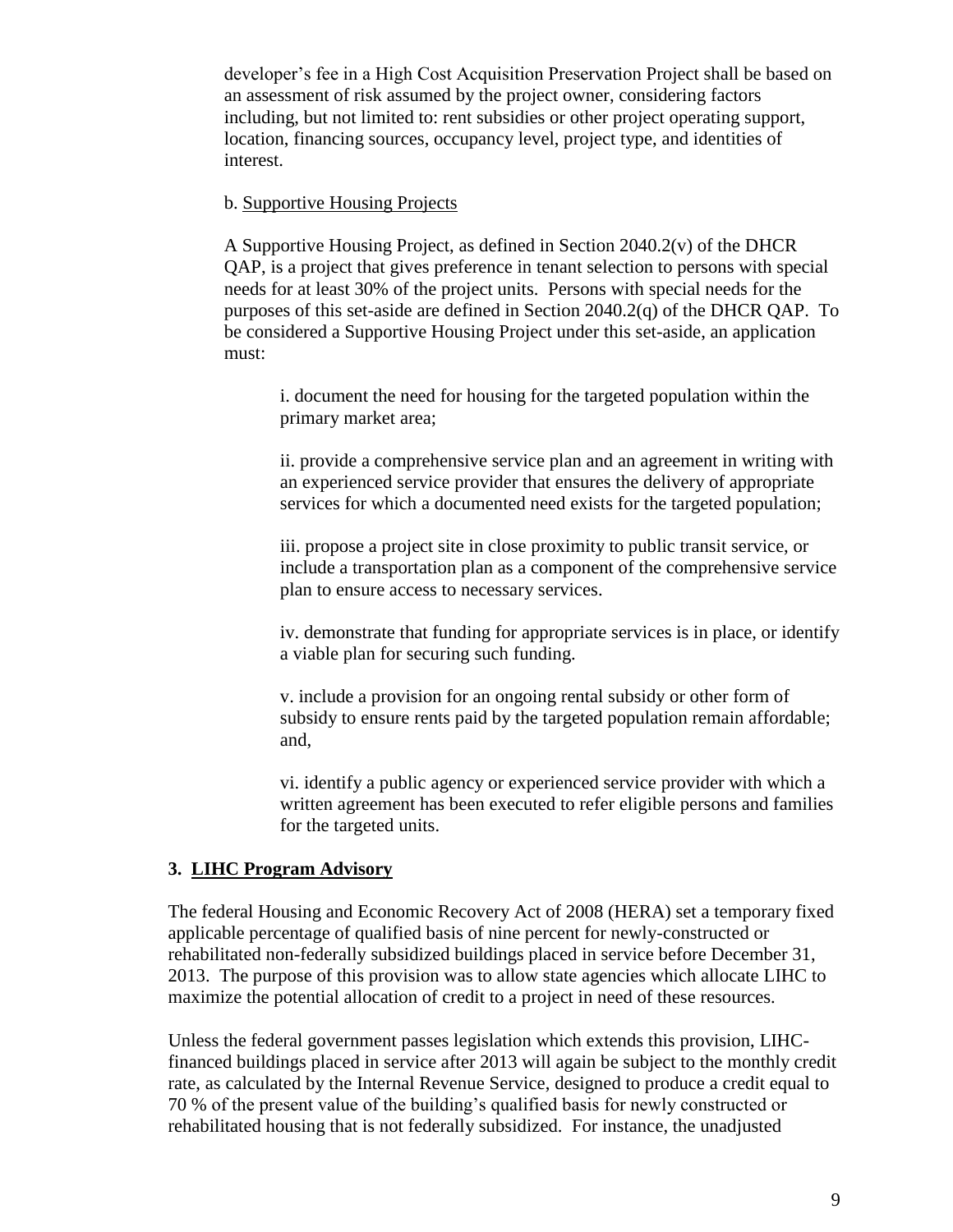monthly credit rate for October 2010 is 7.58%, which if applied to a building, would result in reduction in the value of the credit by more than 15%.

Prospective applicants who anticipate that a building in a project might be placed in service after December 31, 2013 need to take this into account in calculating their credit request and the feasibility of the project"s financing structure.

# **B. New York State Low-Income Housing Tax Credit Program (SLIHC)**

SLIHC provides a dollar-for-dollar reduction in certain New York State taxes to investors in qualified low-income housing which meets the requirements of Article 2-A of the Public Housing Law and which also has received an allocation under the criteria and procedures established in the SLIHC Regulation, Section 2040.14. The SLIHC Regulation is included with the 2011 UF Materials.

The SLIHC Program is similar to the federal LIHC Program except program eligibility is set to assist households earning up to 90% of the AMI rather than the 60% standard of the federal LIHC program. As such, the SLIHC Program requires that at least 40% of the units must be set aside for households whose income is at or below 90% of the AMI.

Applications requesting SLIHC will be rated pursuant to the scoring criteria set forth in the SLIHC Regulation. While the SLIHC scoring criteria is substantially synchronized with the LIHC scoring criteria, the SLIHC scoring provides an additional preference for projects which will serve households with a range of income levels.

# **1. SLIHC Availability/Funding Limits**

Subject to authorization, approximately \$4 million is expected to be available for SLIHC reservations.Applications requesting SLIHC pursuant to this Unified Funding round may not request more than \$750,000 per project. The maximum annual SLIHC allocation per unit that may be requested is \$20,000.

All SLIHC reservations will be made in compliance with the DHCR QAP and the SLIHC Regulation.

# **2. SLIHC Scoring Preference**

There is no limitation on the number or percentage of SLIHC-assisted units that may serve households at or below 60% of the AMI. However, preference will be given to projects that would qualify for the maximum number of points under the LIHC or SLIHC scoring criteria for Mixed Income use (i.e., 15% or more of the units targeted to households with incomes above 60% of the AMI).

# **C. Low-Income Housing Trust Fund (HTF) Program**

HTF provides funding for new construction or rehabilitation of vacant, underutilized, or occupied residential property; conversion of vacant or underutilized non-residential property to residential use; and, the rehabilitation of distressed residential property for occupancy by lowincome tenants, tenant-cooperators or condominium owners. A distressed residential property is a property, the rehabilitation of which would preserve affordable housing currently serving a population whose housing need would justify its replacement if it ceased to be available.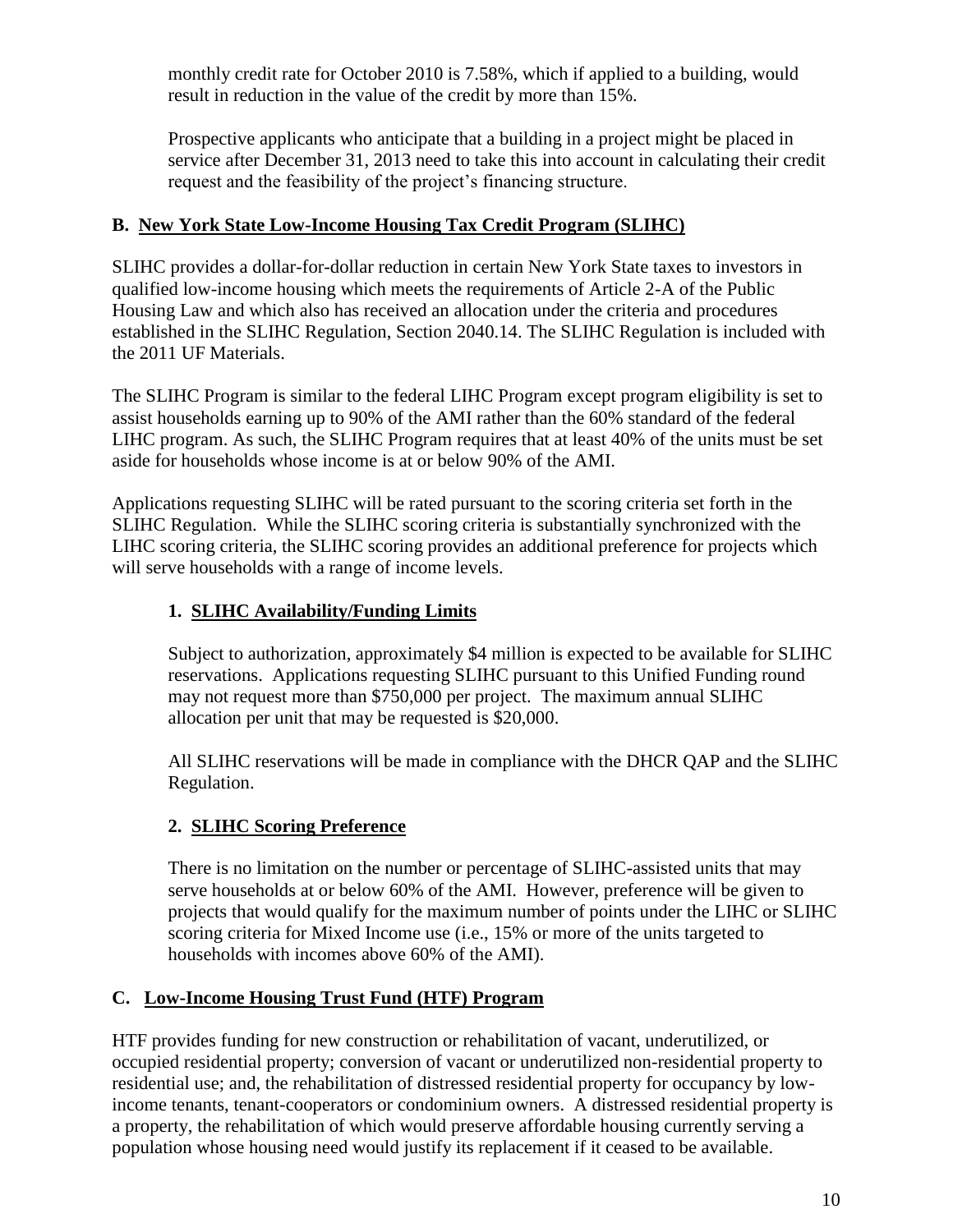Pursuant to statute, funding under HTF is limited to \$125,000 per unit. Up to 10 percent of the amount of the HTF award may be used for the rehabilitation, construction or conversion of community service facility. A community service facility is any facility designed to primarily serve individuals whose income would make them eligible to occupy an HTF-assisted project, including persons who reside in the HTF project or in the immediate community. Examples of possible community service facilities are: Head Start, child care, job training, primary health care, youth recreation and support services for seniors and persons with special needs. By statute, up to 50% of an HTF award may be utilized for acquisition, although preference for awards will be given to projects which will use 25% or less of the HTF award for acquisition costs.

HCR will expect that applicants seeking HTF funds for cooperatives or condominiums will assume and retain the role of monitor over the management and operations of the cooperative or condominium project to ensure that all HTF requirements are met for the duration of the Regulatory Agreement.

Consistent with statutory requirements, preference in making HTF awards to eligible applicants is given to projects which involve not-for-profit corporations or their wholly-owned subsidiaries. In this regard, limited partnership or limited liability company applicants, the ownership interest of the not -for-profit or its wholly-owned subsidiaries must be "at least 50% of the controlling interest" of the partnership as required by Article XVIII of the Private Housing Finance Law.

Please note that the New York State Housing Trust Fund Corporation is subject to the State Smart Growth Public Infrastructure Act (Chapter 433 of the Laws of 2010) and must, to the extent applicable, make funding decisions consistent with the provisions of the Act.

# **1. HTF Availability/Funding Limits**

Subject to the availability of appropriations, HCR intends to make \$29 million in HTF Program funds available to fund site-specific project applications under UF 2011. The maximum per-unit amount of HTF that may be requested is \$125,000. The maximum HTF funding request per project is \$2 million. However, up to \$2.4 million may be requested for projects:

a.) in which 50% or more of the units have three or more bedrooms to serve large families (defined as households with five or more persons);

b.) in which 50% or more of the units will serve persons with special needs as listed in the UF 2011 Reference Materials, Section 11, and for which appropriate on- or off-site services will be provided by an experienced service provider.

c.) demonstrate compliance with the requirements of the Green Building Initiative by receiving a score of seven or more of the ten points available under the initiative; and,

d.) demonstrate compliance with the requirements of the Energy Efficiency Initiative (see Section F2).

If HCR determines a proposal can be accomplished at a lower cost to the state than proposed, fewer funds will be awarded. For applicants who request both HTF and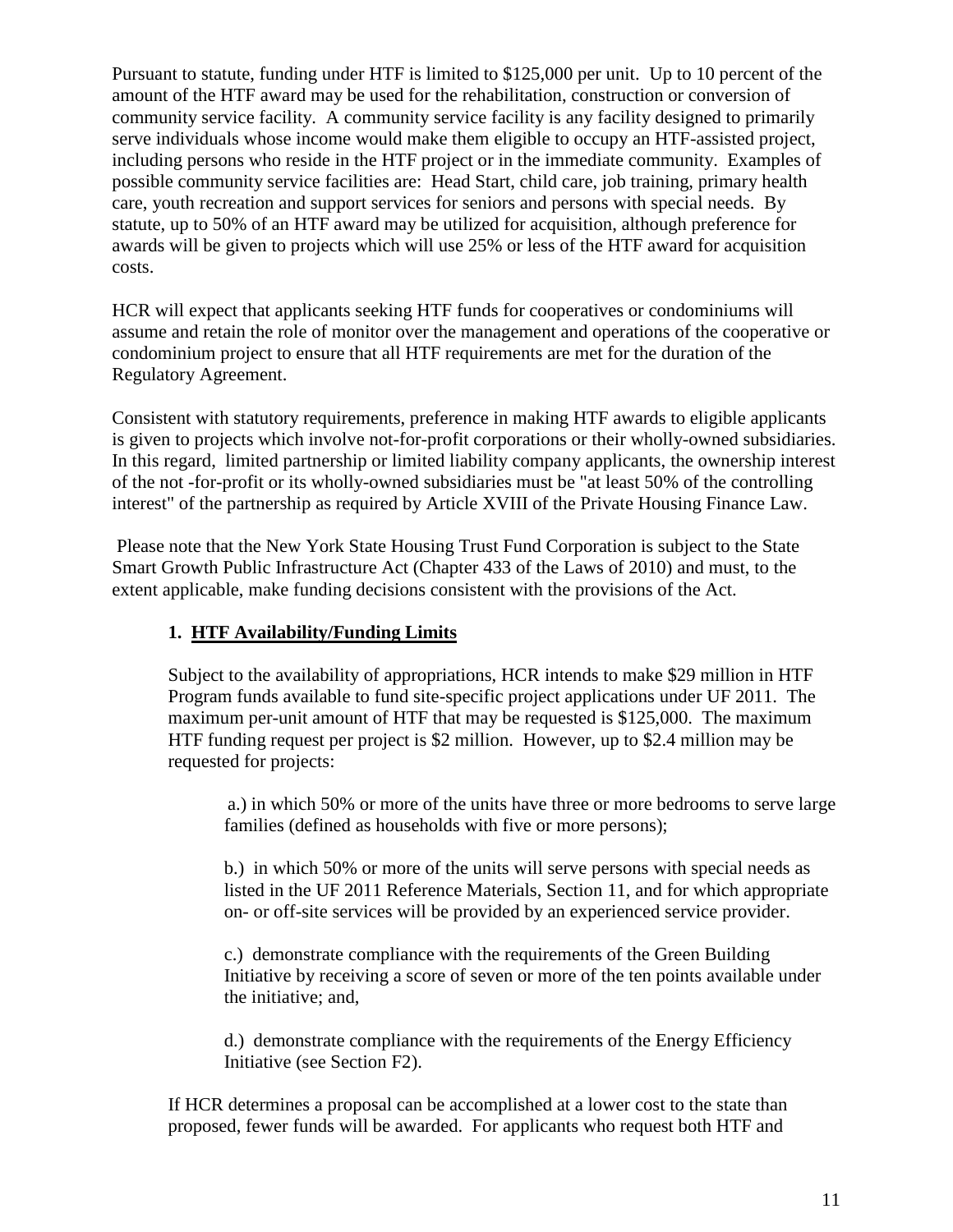HOME funds for a project, the above funding limits apply to the combined HTF and HOME request.

HCR reserves the right to fund any application requesting HOME and HTF solely with HTF funds and, in these instances, will require the owner to execute a HOME Match Addendum requiring the project to meet the HOME Program definition of affordable housing.

# **D. New York State HOME Program**

Under this RFP, HOME provides funds for acquisition, rehabilitation or construction for sitespecific multi-family rental housing projects. Applicants are reminded that HOME funded projects with 12 or more HOME funded units are subject to Federal Labor Standards regulatory requirements (Davis-Bacon Related Acts).

It is one of the purposes of the HOME Program to give, to the greatest extent feasible, and consistent with existing federal, state and local laws and regulations, job training, employment, contracting and other economic opportunities to low- and very low-income persons and locally owned enterprises, pursuant to Section 3 of the Housing Act of 1937. Federal law and regulations require that recipients of federal funds in excess of \$200,000 for construction or rehabilitation projects and their contractors agree to comply with the provisions set forth at 24 CFR Part 135.

HOME has a 15% Community Housing Development Organization (CHDO) set-aside. Applicants who intend to submit project applications to compete for the CHDO set-aside need to review Section 2.05.04 F of the Capital Programs Manual and the application instructions for Exhibit 1, Section E.6., to ensure that their project meets all requirements for CHDO control of the project.

Please note that the New York State Housing Trust Fund Corporation is subject to the State Smart Growth Public Infrastructure Act (Chapter 433 of the Laws of 2010) and must, to the extent applicable, make funding decisions consistent with the provisions of the Act.

# **1. HOME Availability/Funding Limits**

Subject to the availability of appropriations, HCR expects to make \$12 million in HOME funds available to fund site-specific projects under UF 2011.

The maximum HOME funding request per project is \$2 million. However, up to \$2.4 million may be requested for projects:

a.) in which 50% or more of the units have three or more bedrooms to serve large families (defined as households with five or more persons);

b.) in which 50% or more of the units will serve persons with special needs as listed in the UF Reference Materials, Section 11, and for which appropriate on- or off-site services will be provided by an experienced service provider.

c.) demonstrate compliance with the requirements of the Green Building Initiative by receiving a score of seven or more of the ten points available under the initiative; and,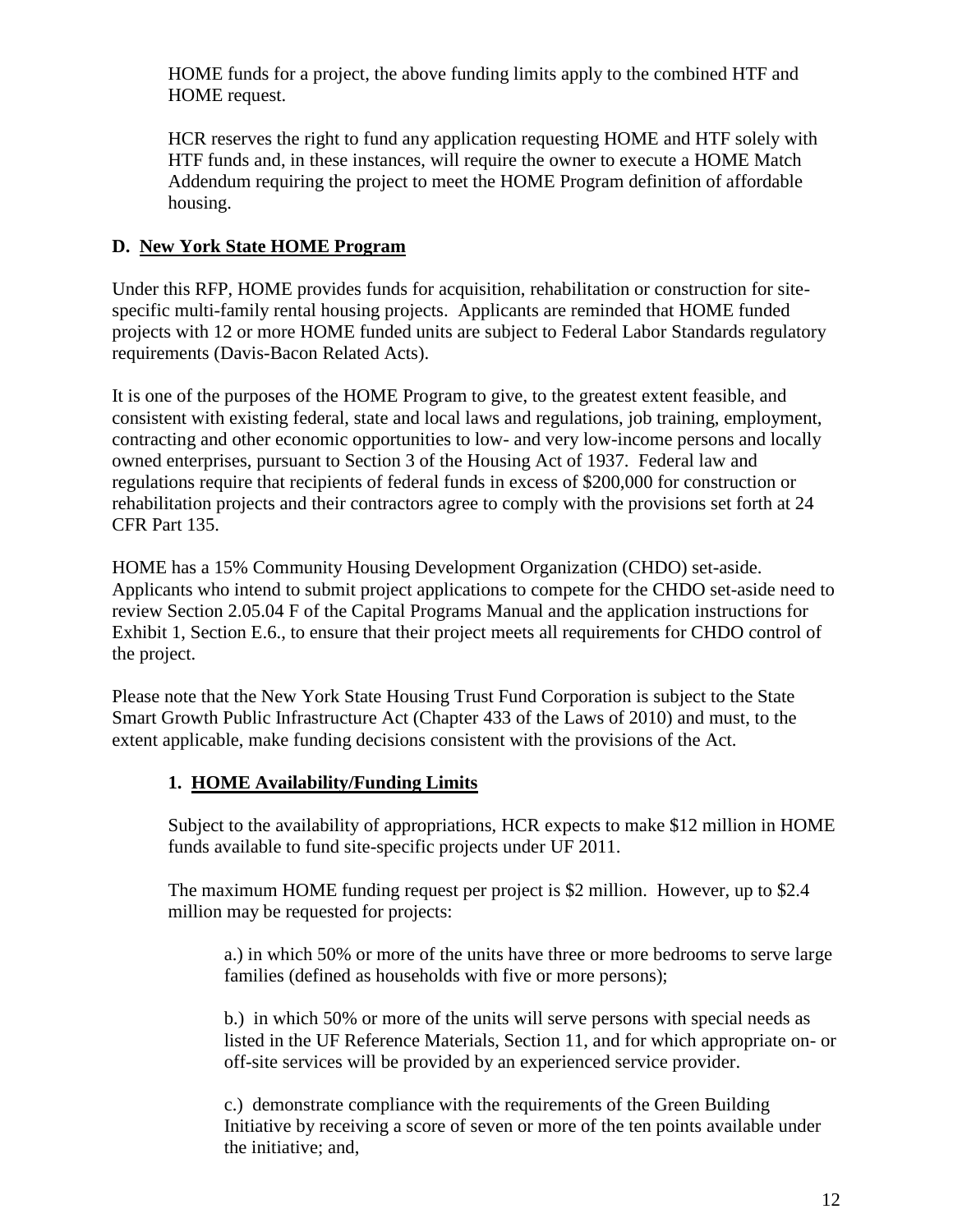d.) demonstrate compliance with the requirements of the Energy Efficiency Initiative (see F2 of this Section).

If HCR determines that a proposal may be accomplished at a lower cost to the State than proposed, less will be awarded. For applicants who request HTF and HOME funds for a project, the above funding limits apply to the combined HTF/HOME request.

## **E. Housing Development Fund Program (HDF)**

Subject to the availability of appropriations, HDF Program loan funds may be available to provide construction financing to eligible not-for-profit applicants who propose to use HOME funds as one of the sources of permanent financing for a UF 2011 project.

Eligible applicants for HDF include: Housing Development Fund Companies (HDFCs) incorporated pursuant to Article 11 of the Private Housing Finance Law and not-for-profit and charitable corporations and their wholly-owned subsidiaries which have the improvement of housing for persons of low-income as a primary purpose. Other aspects of HDF program eligibility (areas, projects, costs and occupants) are determined by the eligibility requirements of the program that is the source of permanent financing as outlined in the Eligibility Matrix (see Section VII of this RFP).

Requests for HDF funds will be evaluated in conjunction with the project"s application for permanent financing. HDF eligible applicants who request HDF funds for construction financing and receive HCR awards for permanent financing may receive an HDF award, depending upon the quality of the application and the availability of funds.

# **F. UF 2011 Funding Initiatives**

The following four initiatives have been established for UF 2011

# **1. Green Building Initiative**

The Green Building Initiative provides HTF and HOME funding to encourage sustainable development measures which promote smart growth practices, energy efficiency, a healthy living environment and protection of environmental resources. To qualify, projects must meet certain mandatory criteria. Applications may also be eligible for extra points by including additional green building measures in their project.

All applicants must complete and submit with the application the Green Buildings Criteria Checklist and a Green Development Plan explaining the implementation of the Green Building Criteria. The Green Building Initiative includes mandatory criteria and an additional scoring system, which is based on the following sustainable design practices integrated design process, location and neighborhood fabric, site planning and environmental impacts, water conservation, energy efficiency, materials beneficial to the environment, healthy living environment and operations and maintenance.

# **2. Energy Efficiency Initiative**

The Energy Efficiency Initiative provides HTF and HOME funding to encourage the development of energy efficient residential buildings. To qualify, applications must propose projects that demonstrate participation in one of the options listed in the Energy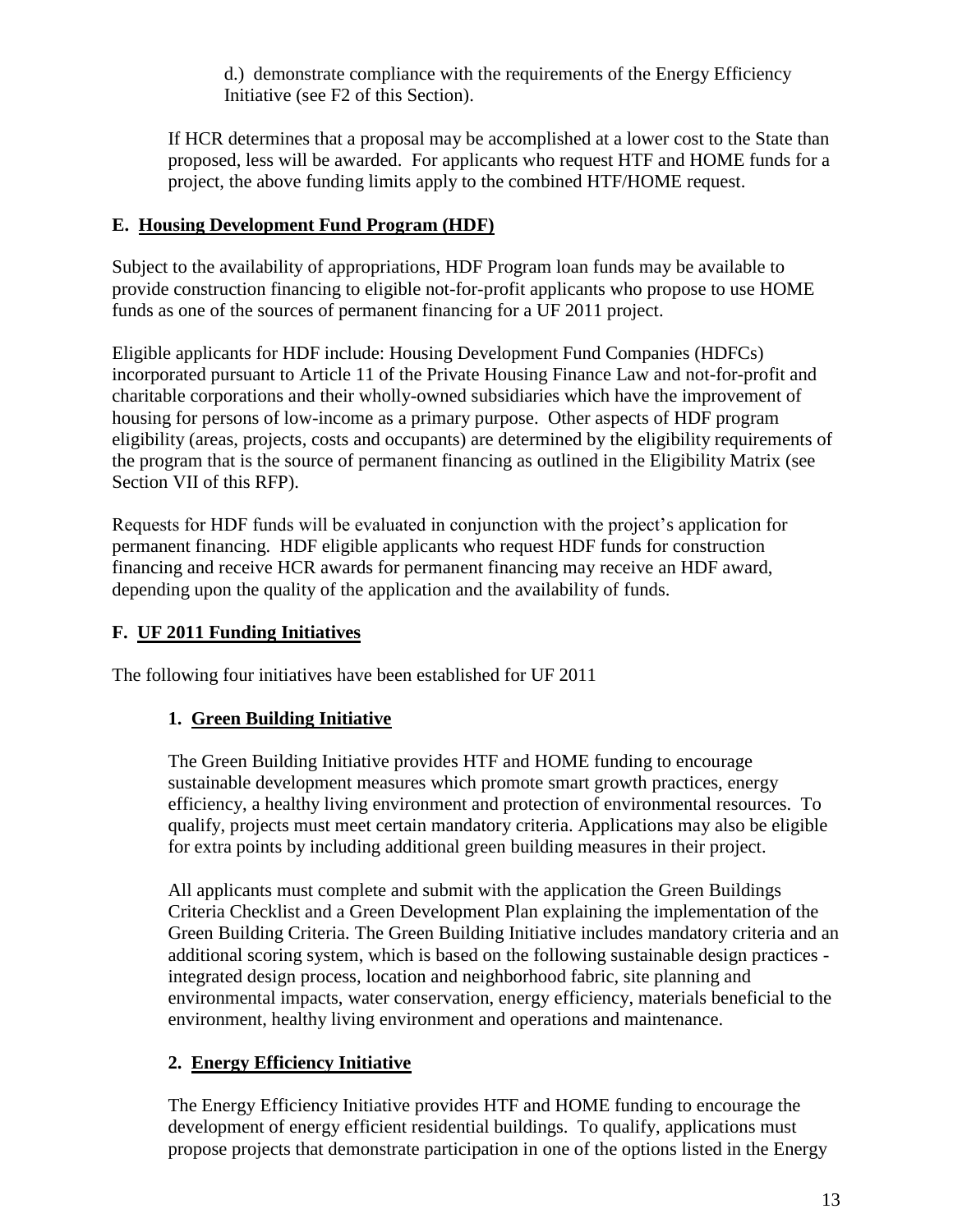Efficiency scoring section of this RFP and provide ENERGY STAR or equivalent, heating systems with sealed combustion chambers.

Projects that include air conditioning are to provide ENERGY STAR, or equivalent, equipment. Air conditioning shall be a central system within each dwelling unit, ducted throughout the dwelling unit; or central cooling plants, distributed throughout the building with individual controls and ducted throughout each dwelling unit.

All projects without central air conditioning are to provide provisions for individual air conditioning appliances that will be seasonally installed and removed by the building management, include supporting structures that will safely secure the air conditioning appliance without undue stress on window units and maintain natural ventilation throughout the dwelling unit.

No air conditioner sleeves will be allowed in projects participating in this initiative.

## **3. Project Based Voucher Program (PBV) Initiative**

As authorized by program regulations at 24 CFR 983, HCR plan to offer up to 100 units of Project Based Voucher (PBV) assistance for proposed projects financed through the HTF, LIHC, SLIHC and/or HOME programs as well as for proposed projects financed in conjunction with the USDA Rural Development Section 515 Program. A complete description of all applicable program regulations can be found within the Electronic Code of Federal regulations at: [http://ecfr.gpoaccess.gov](http://ecfr.gpoaccess.gov/)

Developers interested in being considered for PBV assistance should fully review program regulations prior to making application in order to ensure that their proposed project is consistent with all terms and provisions of those regulations. Applicants are advised to carefully examine the new subsidy layering review guidelines relative to PBV assistance issued by HUD in its notice of July 9, 2010. These guidelines establish certain development and operations standards that must be adhered to by projects receiving PBVs, including limits on builder"s fees, developer"s fee, and project cash flow. The guidelines can be found at: [http://www.federalregister.gov/articles/2010/07/09/2010-](http://www.federalregister.gov/articles/2010/07/09/2010-16827/administrative-guidelines-subsidy-layering-reviews-for-proposed-section-8-projectbased-voucher) [16827/administrative-guidelines-subsidy-layering-reviews-for-proposed-section-8](http://www.federalregister.gov/articles/2010/07/09/2010-16827/administrative-guidelines-subsidy-layering-reviews-for-proposed-section-8-projectbased-voucher) [projectbased-voucher.](http://www.federalregister.gov/articles/2010/07/09/2010-16827/administrative-guidelines-subsidy-layering-reviews-for-proposed-section-8-projectbased-voucher)

Applicants are invited to submit proposals for the use of PBVs in connection with the rehabilitation or construction of rental units in **only** those local program areas serviced by HCR"s Section 8 Voucher Program and its network of Local Administrators. A complete listing of those local program areas can be found on the HCR website at: <http://.nysdhcr.gov/Programs/Section8HCV/sec8admins.htm>

**Applications requesting project based assistance only will not be accepted**. Requests for PBV assistance must be accompanied by a request for assistance from one of the programs included in this funding round.

### **a. Basic Requirements**:

Only applications submitted in response to this RFP will be considered for this funding. Applications requiring permanent relocation of current tenants will not be eligible.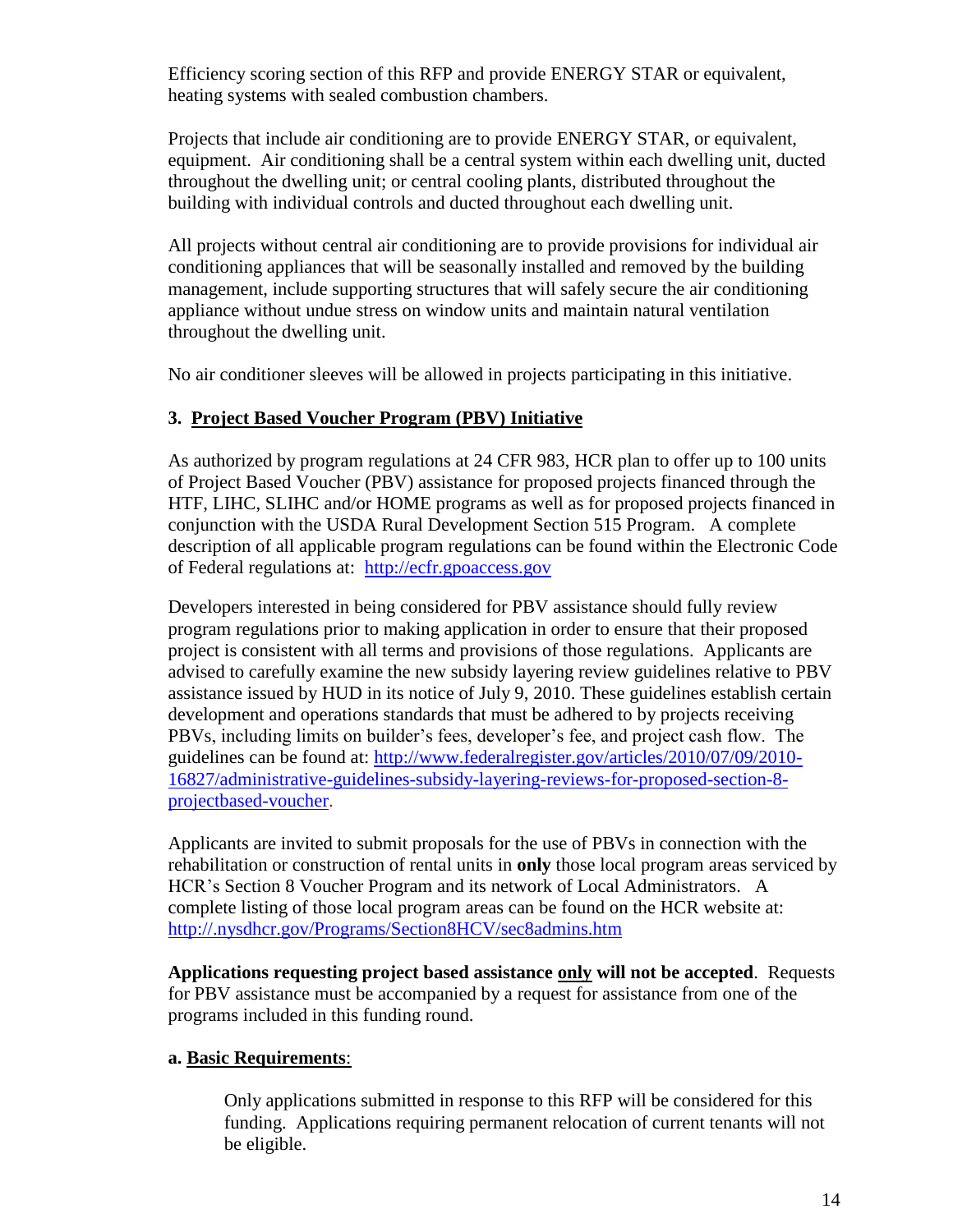HCR requires all applicants seeking PBVs to provide information on the degree to which PBVs enable a project to serve a lower income population than the project would otherwise be capable of serving absent the PBVs. A detailed description of the impact PBVs will have on the population served must be provided in an application seeking PBV assistance. The description must be provided in Attachment F9- Proposal Summary as part of the response to the question of what public purpose is served by the project and who the project beneficiaries will be.

Regulations generally limit PBV assistance to no more than 25% of the units in each building (when the project contains multiple buildings). Projects serving persons who are elderly (62 years or older), persons with disabilities or families receiving supportive services generally equivalent to HUD "Family Self-Sufficiency" programming may be allowed to exceed the 25% per building cap. **Davis-Bacon wage rates apply to any project with nine or more units of project based assistance**.

### **4. New York State Office of Mental Health Funding for Support Services and Rental Assistance for Priority Populations in New York City**

The New York State Office of Mental Health (OMH) has funds available to support services and rental assistance for 200 units of housing in New York City, for individuals with serious mental illness, who are ready to move from State operated psychiatric centers, State operated community residences, or Adult Homes. Funds are also available for start-up costs for the 200 units, including rent security deposits, furniture costs, and utility deposits.

The funding for the 200 units is not intended to support NY/NY III Category A units. OMH will issue a separate RFP making available funds to support NY/NY III units being developed with HCR and /or OTDA capital funds.

OMH funding is paid via a contract between OMH or a County, and a not-for-profit service provider. A for-profit applicant must enter into a written agreement with a notfor-profit service provider that is experienced with the development and operation of supportive housing for persons with mental illness.

Total OMH rental assistance and service funding per person served is \$14,654 annually. In addition to the OMH funding, tenants are required to pay 30% of their income for rents and reasonable utilities. A budget for the OMH funding must be submitted as part of this RFP.

The OMH or County contract with the service provider will be for a five year term, with annual budget updates, and renewed for additional five year terms.

Target populations will be determined prior to lease-up, and will be based upon OMH priorities at that time. Service providers must agree to serve OMH priority populations, and must agree to work with OMH to develop an OMH approved plan to provide supports which will meet the needs of the target population.

No more than 30% of units in a proposed project, or 30 units (whichever is less) will be approved for any one project.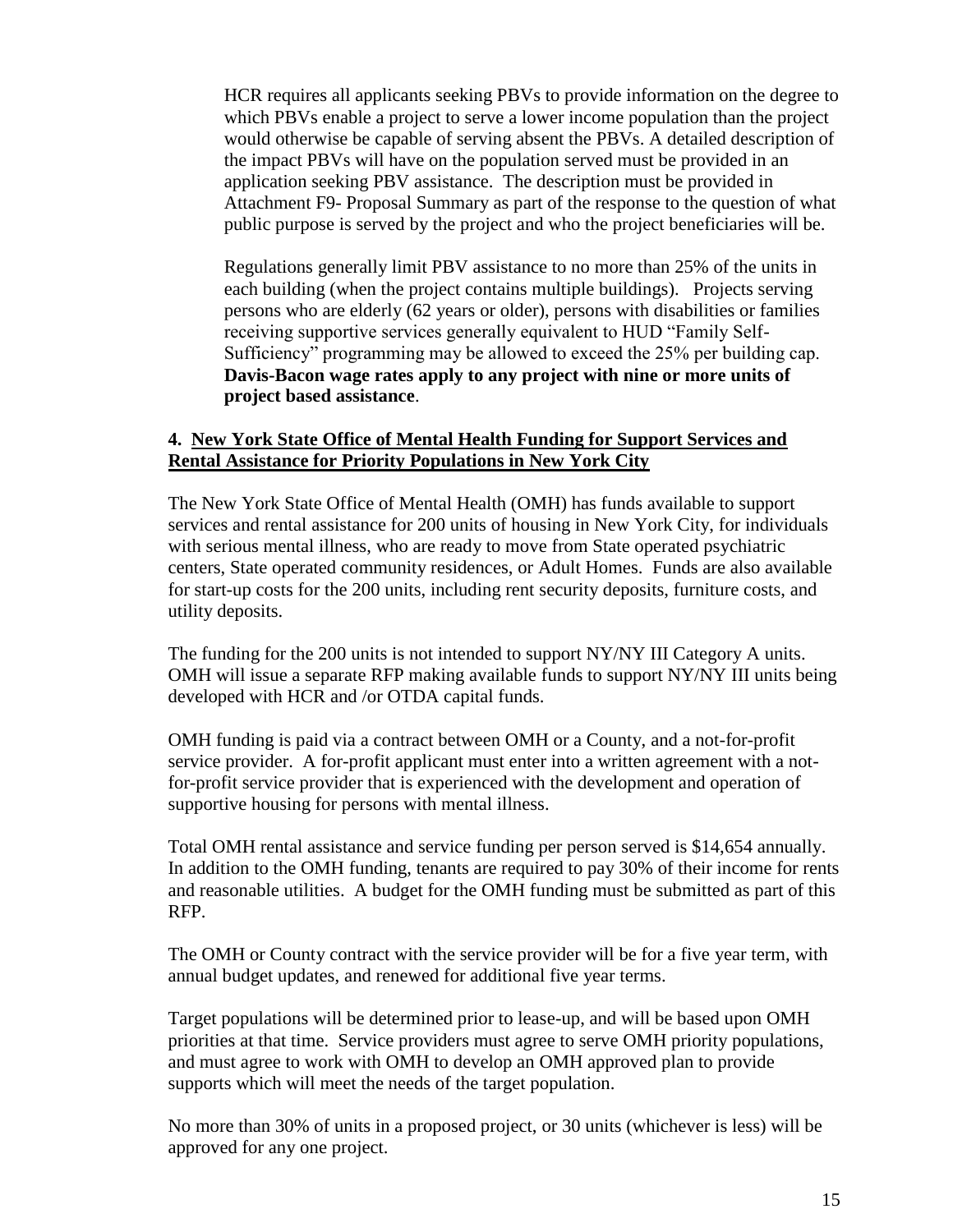For units which are supported by OMH funds and are approved pursuant to the RFP, development costs associated with those units should be included in the basis for calculating the LIHC.

Applicants intending to apply under this initiative need to review the program description and requirements found in the application instructions under Attachment G, Office of Mental Health Supported Housing.

# **V. Additional Guidance for the UF 2011 Round**

# **A. Reference Materials for Identifying Need**

Applicants are encouraged to consider the housing and community development needs set forth in the Statewide Affordable Housing Needs Study 2009 and related reports produced by HCR when submitting applications this funding round. These documents are available through HCR's website.

# **B. General Requirements for Funding Round**

# **1. Replacement Reserve Requirements**

Operating budgets for non-preservation projects requesting HTF and/or HOME must provide an annual contribution to the replacement reserve equal to .50 percent of the total construction cost (including builder"s fees), up to a maximum of \$800 per unit for family projects or \$400 per unit annually for elderly projects, unless otherwise approved by HCR. LIHC/SLIHC standalone projects must provide for an annual replacement reserve contribution of \$250/per unit for new construction developments for seniors and \$300 per unit for new construction of family developments and all rehabilitation projects.

# **2. Market Study/Market Analysis Requirements**

All applicants must provide a market analysis or a professional market study. Please see Section 5.06 of the CPM for specific market analysis and market study requirements. Professional market studies must be prepared by a HCR pre-qualified market analyst in accordance with the guidelines detailed in the CPM. A listing of pre-qualified market analysts can be found on the HCR website:

[www.nysdhcr.gov/Funding/UnifiedFundingMaterials/2011/](http://www.nysdhcr.gov/Funding/UnifiedFundingMaterials/2011/)

# **a. Market Study/Analysis Requirements for LIHC/SLIHC Projects**

**All** applications for projects requesting LIHC and/or SLIHC must include a professional market study prepared by a HCR pre-qualified market analyst or, in the case of projects located in the City of New York, a market analysis utilizing data from the most recent edition of the New York City Rent Guidelines Board Report.

# **b. Market Study/Analysis Requirements for Projects with more than 15 units**

Any new construction project of over 15 units will require the submission of a **professional market study** or, in the case of projects located in the City of New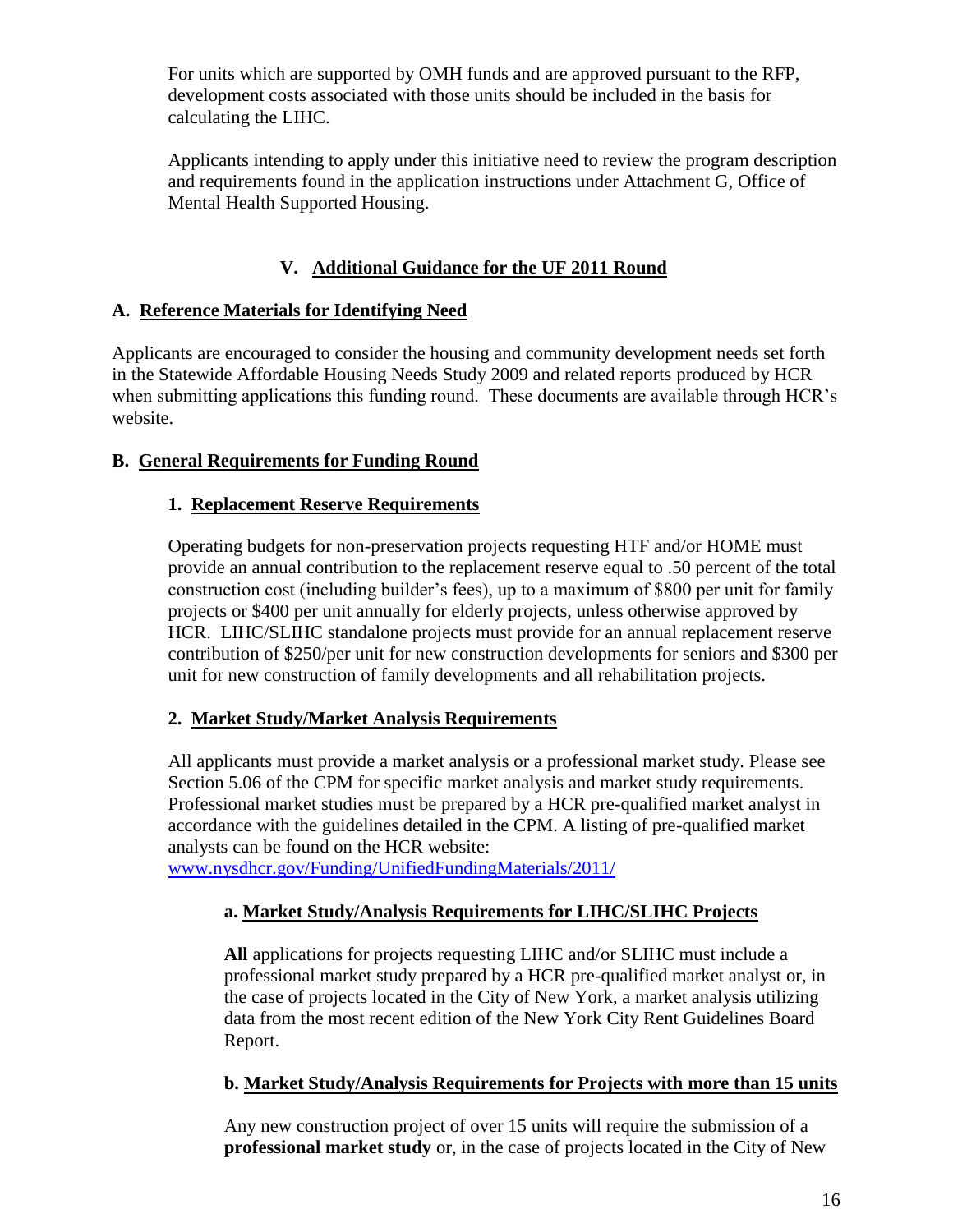York, a market analysis utilizing data from the most recent edition of the New York City Rent Guidelines Board Report.

HTF and/or HOME stand-alone preservation projects located outside of the City of New York involving the rehabilitation of existing, occupied housing, may submit a **market analysis** rather than a professional market study, if the project's average occupancy for the 12 months prior to application submission is 90% or greater. HTF/HOME preservation project applications must include documentation of the project"s most current monthly rent roll, two year project occupancy history, and income-qualified waitlist in the application Attachment D-5, "Preservation Project Information". If the project"s average occupancy for the twelve months prior to application is below 90%, a professional market study is required.

### **c. Market Study/Analysis Requirements for Projects of 15 units or less**

Projects of 15 units or less may submit a **market analysis.** For projects involving the preservation of existing, occupied housing, the application **must include** documentation of the project"s most current monthly rent roll, two year project occupancy history and income-qualified wait list in the application Attachment D-5 "Preservation Project Information". If the project occupancy rate is below 90%, the analysis must address the probable cause(s) of the vacancy problem and how the proposed rehabilitation will improve occupancy levels. New York City Projects may utilize data from the most recent edition of the New York City Rent Guidelines Board Report.

### **d. Market Study Requirements for Co-operative/Condominium Projects**

All projects proposing the construction or rehabilitation of a co-operative or a condominium will require the submission of a professional market study demonstrating that a market exists for the proposed project. New York City Projects may include a market analysis utilizing data from the most recent edition of the New York City Rent Guidelines Board Report.

### **C. New York/New York III Supportive Housing Agreement**

HCR strongly encourages the submission of applications that include units to be developed in accordance with the New York/New York III Supportive Housing Agreement (NY/NY III). Joint technical assistance with New York City and State agencies responsible for operating funding will be available for applicants interested in this initiative. Interested applicants are encouraged to contact HCR prior to application submission for additional technical assistance regarding the availability of operating assistance. For more information about NY/NY III, applicants should contact Lisa Irizarry at [LIrizarry@nyshcr.org](mailto:LIrizarry@nyshcr.org) or (518) 474-9658.

# **1. Background**

The NY/NY III agreement was signed by New York State (State) and the City of New York (City) on November 3, 2005. Under this agreement, the State and City committed to develop 9,000 units of supportive housing within New York City over the next ten years. For purposes of the NY/NY III agreement, "supportive housing" is defined as a pairing of rental assistance and supportive services in either a building constructed or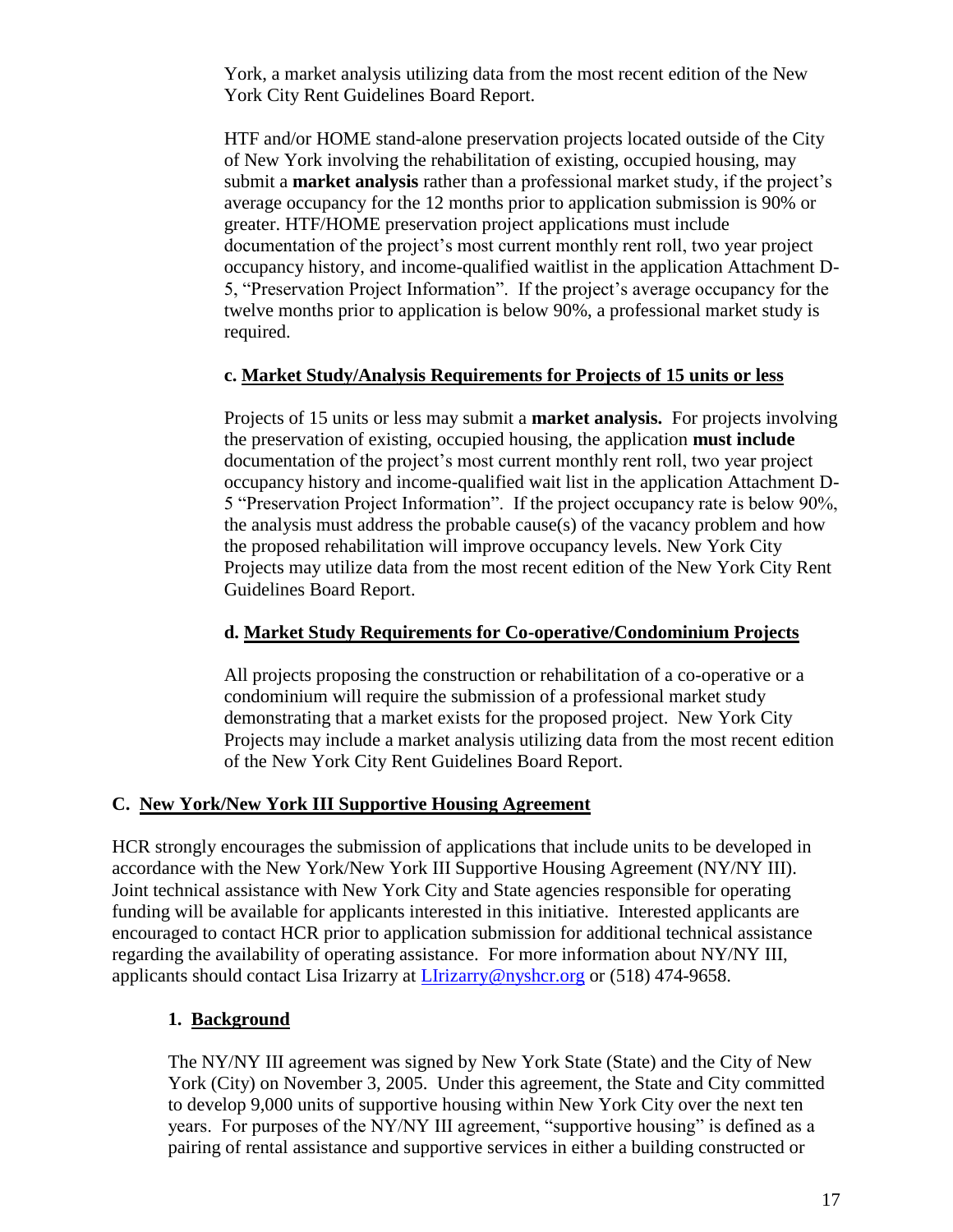renovated for this purpose (defined as congregate) or in scattered site apartments acquired for the purposes of housing.

The primary purpose of this Agreement is a commitment by the State and City to increase the supportive housing capacity within New York City targeted to homeless persons. The parties agree to fund both the capital and on-going operating expenses of the supportive housing.

# **2. DHCR's Role**

As signatory to the agreement, DHCR is charged as a capital funding agency for housing for the following persons who are chronically homeless, or at serious risk of becoming chronically homeless, (the State and New York City agencies providing funds are identified after each population):

- Persons who suffer from serious and persistent mental illness (NYS Office of Mental Health)
- Single adults with a substance abuse disorder (NYS Office of Alcoholism and  $\bullet$ Substance Abuse Services and the NYC Department of Health and Mental Hygiene)
- Persons living with HIV/AIDS (NYC Human Resources Administration)
- Families in which the head of the household suffers from a substance abuse disorder (NYS Office of Alcoholism and Substance Abuse Services), a disabling medical condition or HIV/AIDS (NYS Office of Temporary and Disability Assistance and NYC Department of Health and Mental Hygiene)

This RFP encourages applications serving one or more of the above populations which utilize NY/NY III funding in support of the populations served. Supportive housing may be a portion of a building also targeting non NY/NY III populations. Operating expenses for NY/NY III populations will be funded by the appropriate State or City agencies. These agencies, and contacts for each, are identified below:

New York State Office of Mental Health Michael R. Newman (518) 474-5191 [corgmrn@omh.state.ny.us](mailto:corgmrn@omh.state.ny.us)

New York State Department of Health AIDS Institute Tim Doherty (518) 474-8162 [tbd02@health.state.ny.us](mailto:tbd02@health.state.ny.us)

NYS Office of Alcoholism and Substance Abuse Services William Panepinto (518) 485-0496 [billpanepinto@OASAS.state.ny.us](mailto:billpanepinto@OASAS.state.ny.us)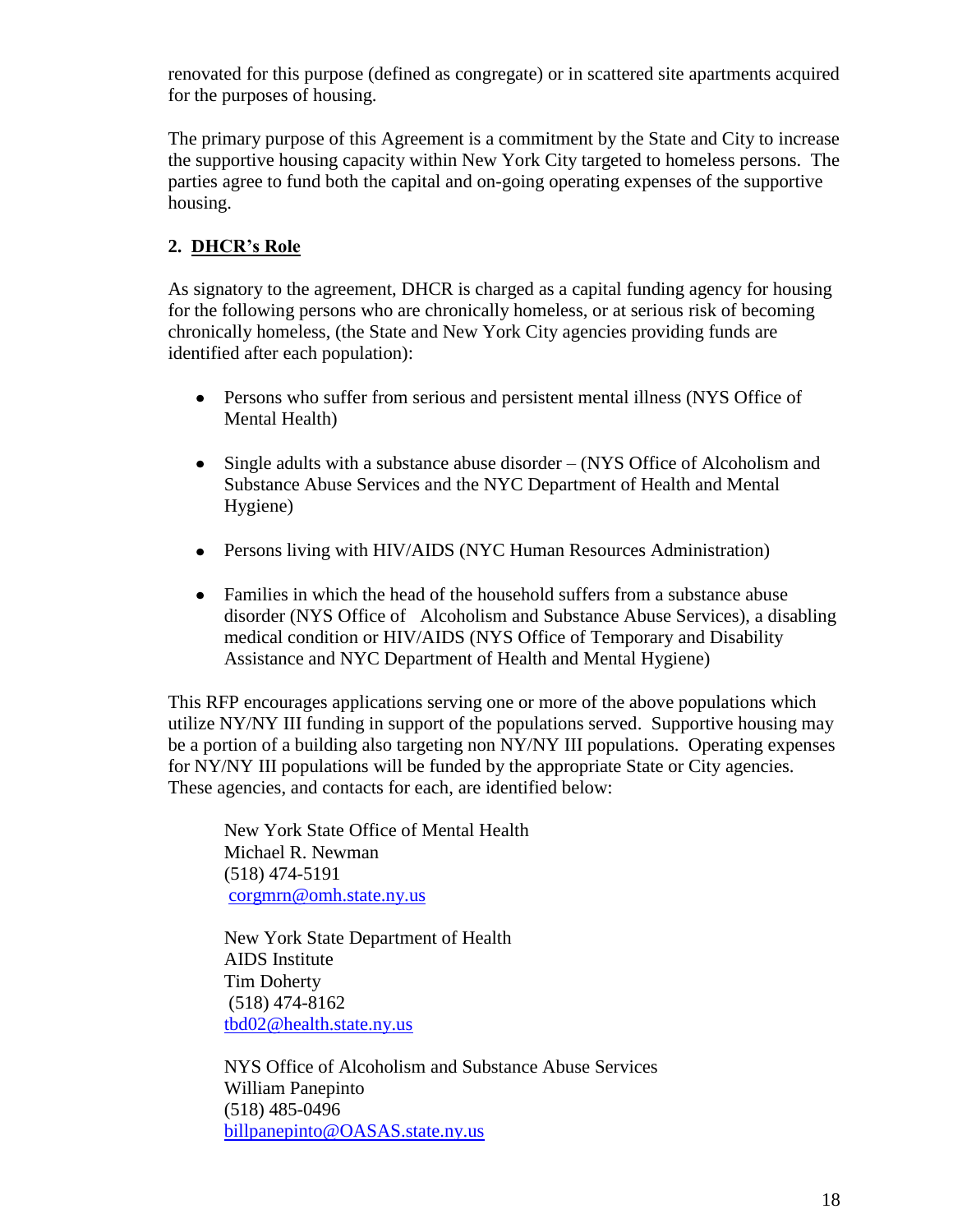NYS Office of Temporary and Disability Assistance Scott Edwards (518) 473-2588 [scott.edwards@OTDA.state.ny.us](mailto:scott.edwards@OTDA.state.ny.us)

NYC Human Resources Administration (HRA) HIV/AIDS Services Administration (HASA) Paula Sangster-Graham (212) 620-5493 [sangstergrahamp@hra.nyc.gov](mailto:sangstergrahamp@hra.nyc.gov)

NYC Department of Health and Mental Hygiene Laura Grund (212) 219-5334 [lgrund@health.nyc.gov](mailto:lgrund@health.nyc.gov)

# **VI. Seed Money/Technical Assistance**

### **A. Seed Money**

Seed money from the HTF or HOME Programs is only available to not-for-profit organizations that have been in operation for at least one year with a full-time staff. Seed money applications requesting HOME may only be awarded to existing and valid CHDOs. Seed money is limited to \$5,000 per unit and a maximum amount of \$45,000 for the entire project.

Seed money is available to assess the feasibility of a potential project and/or retain professional services to assist in applying for capital project funding. To receive an award, a project must meet program eligibility and rating criteria.

Please see Sections 2.01.03.H, 2.05.03.B, and 3.10 of the CPM for more information on the programmatic and eligibility criteria and submission requirements for seed money projects. Seed money applications will be accepted on a continuous basis throughout the year.

#### **B. Technical Assistance**

Applicants are strongly encouraged to request technical assistance at any time from the appropriate HCR Regional Office to discuss a project that may result in an application, or a project that may require additional assistance. Applicants are eligible for assistance provided by either HCR regional staff or a consultant hired by HCR.

#### **C. Regional Offices**

Any questions regarding this RFP or the application process should be directed to individuals identified in the HCR Regional Office that serves the county in which the proposed project is located. A list of Regional Office contacts and the counties served is provided at the end of this RFP.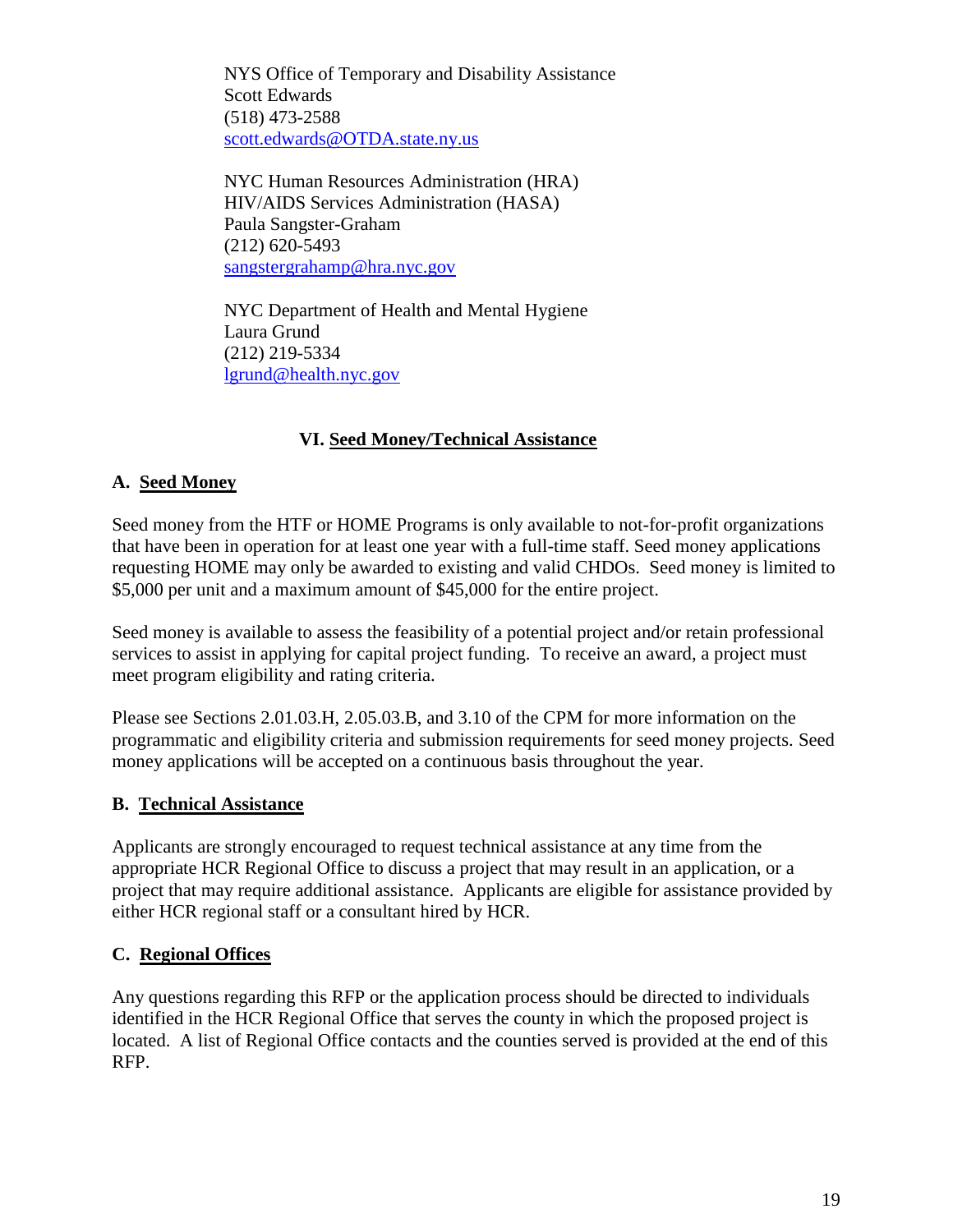# **A**. **General Review Criteria**

HCR will evaluate the investment of the resources made available through this RFP using the following three criteria: fundamentals, leverage, and outcomes. This framework accommodates all scoring criteria currently utilized by HCR. These decisions will also be made in the context of a competitive process. To the extent feasible, HCR will allocate its resources to meet housing needs and achieve a geographic distribution of funding across the State, while promoting community development policies that emphasize the needs of underserved communities and which advance smart growth principals, brownfield redevelopment and healthy living environments.

Fundamentals consider the basic components of any real estate investment- feasibility, team experience, capital structure, etc. In this RFP it also considers certain threshold requirements specific to each resource. HCR will evaluate, among other things, whether the investment is feasible but for our investment, whether all the necessary components are identified and committed and whether the applicant has the proven experience and team members to successfully complete the investment. Leverage considers whether the investment leverages significant outside resources such as third party funds, local funds, and /or local support. Outcomes consider the policy goals achieved by a particular investment. Applications that propose quality housing that most efficiently provide the greatest number of units for the longest period of time for the lowest-income New Yorkers, and which respond to a strategy to address housing needs, will have the greatest likelihood of being selected. Rating criteria, organized according to this framework, are set forth under D4 of this section.

In general, HCR will consider the extent to which application supplements or advances a coordinated investment by State agencies, federal government and local partners.

HCR will consider the proximity of a proposed project to locally undesirable land uses which expose residents to physical, chemical, biological, social and/or cultural factors when making award decisions.

All awards made as a result of this RFP must be in conformance with the State's Consolidated Plan and further one of its Strategic Plan objectives. The Consolidated Plan Strategic objectives are available on the HCR website at [www.nysdhcr.gov/Publications/](http://www.nysdhcr.gov/Publications/) under the "Publications" link.

Applicants that receive a HTF program award should be aware that the award may be claimed as a matching project for the purposes of the HOME Program and that this may impose additional requirements on the project.

### **B. Equal Employment Opportunity/Minority and Women Owned Business**

Under Article 15A of the New York State Executive Law, all award recipients and their contractors are required to comply with the equal employment opportunity provisions of Section 312 of that Article in any instance in which an award of funds includes state-funded construction costs in excess of \$100,000. Preference will be given to applicants that include a New York State certified Minority Women-Owned Business Enterprise as a member of the development team.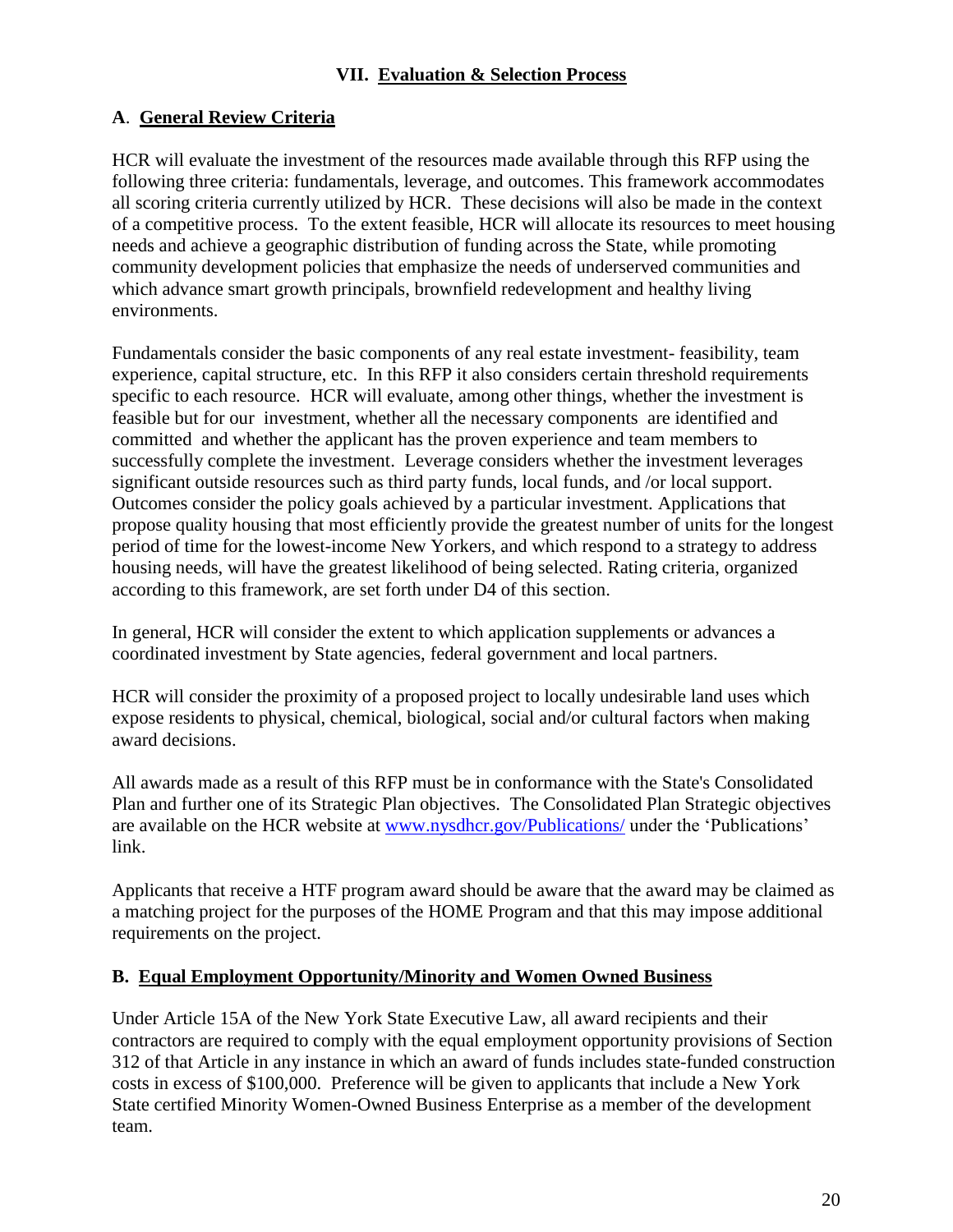Also, all contractors and awardees are required to make affirmative efforts to ensure that New York State Certified Minority and Women-Owned Business Enterprises are afforded opportunities for meaningful participation in projects funded by HTFC pursuant to Section 313 of the Article.

# **C. Applicant Past Performance**

An applicant's past and current performance in State programs and contracts, including their performance under Article 15A of the New York State Executive Law, will be considered in reviewing, rating, and ranking its application. HCR reserves the right to not issue an award to any applicant if it has been determined that the applicant is not in compliance with existing State contracts and has not taken satisfactory steps to remedy such non-compliance.

## **D. Application Processing Steps**

# **1. Application Receipt**

Applications are assigned an identification number and undergo a series of reviews depending upon the type(s) of assistance and the program(s) from which the funds are requested.

# **2. Completeness Review**

### **a. Completeness Reviews for Early Award Projects**

Early Award Project Applicants who submit incomplete applications may be removed from consideration for an Early Award. Missing application exhibits and attachments will not be requested during the initial review but may be requested later if the application receives an award and the missing material is necessary to continue processing the application. If an application is complete, but the content fails to address application questions, is inconsistent, or fails to comply with instructions, its evaluation will be compromised, possibly affecting rating and ranking decisions to the detriment of the applicant.

In the event that an application submitted as an Early Award Project does not receive an Early Award it may be considered for an award as part of later funding round decisions.

### **b. Non-Early Award Project Completeness Review**

This section applies to those applications submitted under the February 9, 2011 funding round deadline.

Applicants who submit incomplete applications are expected to be e-mailed a Notice of Incomplete Application within ten business days of application deadline. Application exhibits and attachments used primarily for scoring purposes will not be requested in a Notice of Incomplete Application. Applicants will have ten business dates after receipt of the Notice to provide all missing or incomplete documentation. Applicants must ensure that accurate and appropriate e-mail addresses for identified contact persons are provided in the application. Applications deemed incomplete after this time period will not be reviewed further and the applicant will receive an Application Review Letter listing all missing or incomplete items. An incomplete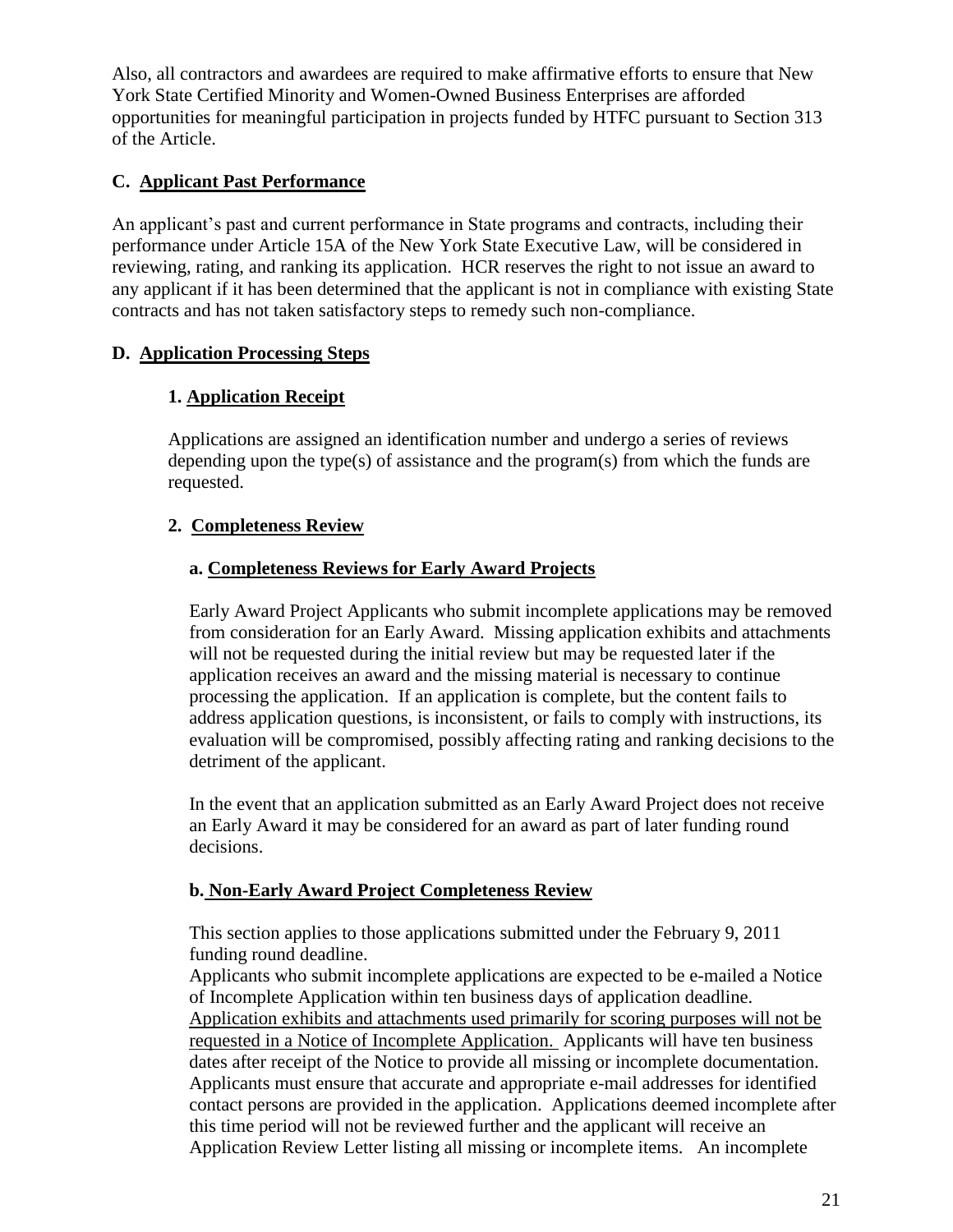application is one missing required Exhibits and/or Attachments, or that contains unsigned certifications.

In all instances HCR, in their sole discretion, will discontinue processing of any application determined to be substantially incomplete. Substantially incomplete applications are those in which 30% or more of the required exhibits and attachments are missing from the initial application submission. HTFC will also consider to be substantially incomplete any site-specific application which does not include acceptable evidence of site control or a market study/ market analysis. At the sole discretion of HCR, processing will be discontinued for any application which does not include either of these required documents based on review of the initial application submission. Further information on acceptable forms of site control and market studies/market analyses is included in the Project Application instructions and Section 5 of the CPM.

## **3. Eligibility Review**

Applications are reviewed according to the criteria in the following Eligibility Review Matrix. **Applications that fail to meet the eligibility criteria may not be reviewed further.**

## **Eligibility Review Matrix**

| Category | <b>HOME</b>                                                                                                                                                                                                                                                 | <b>HTF</b>                                                                                                                                                                                                                                                                                                                                                                                                                                                                                                                                                                                                                                                                                                                                                        | <b>LIHC</b> and <b>SLIHC</b>                                                                                                                                             |
|----------|-------------------------------------------------------------------------------------------------------------------------------------------------------------------------------------------------------------------------------------------------------------|-------------------------------------------------------------------------------------------------------------------------------------------------------------------------------------------------------------------------------------------------------------------------------------------------------------------------------------------------------------------------------------------------------------------------------------------------------------------------------------------------------------------------------------------------------------------------------------------------------------------------------------------------------------------------------------------------------------------------------------------------------------------|--------------------------------------------------------------------------------------------------------------------------------------------------------------------------|
| Project  | Residential only; new<br>construction, substantial<br>or moderate<br>rehabilitation; rental.<br>(Applicants requesting<br>home ownership or<br>tenant-based rental<br>assistance must apply as<br>Local Program<br>Administrators under a<br>separate RFP). | Residential only: rental,<br>cooperatives or condominiums<br>provided that up to 10% of an<br>HTF award may be used for costs<br>associated with a community<br>service facility. New<br>construction, rehabilitation,<br>conversion, distressed occupied<br>residential properties the<br>rehabilitation of which would<br>preserve affordable housing<br>serving a population whose<br>housing need would justify its<br>replacement if it ceased to be<br>available; projects with fewer<br>than three units where project<br>creates an additional unit.<br>Residential buildings to be<br>rehabilitated may be vacant,<br>underutilized or distressed; non-<br>residential space to be converted<br>must be underutilized or vacant<br>prior to application. | Residential only or residential with<br>Community Service Facility (LIHC<br>only); new construction, building<br>acquisition with rehabilitation, and<br>rehabilitation. |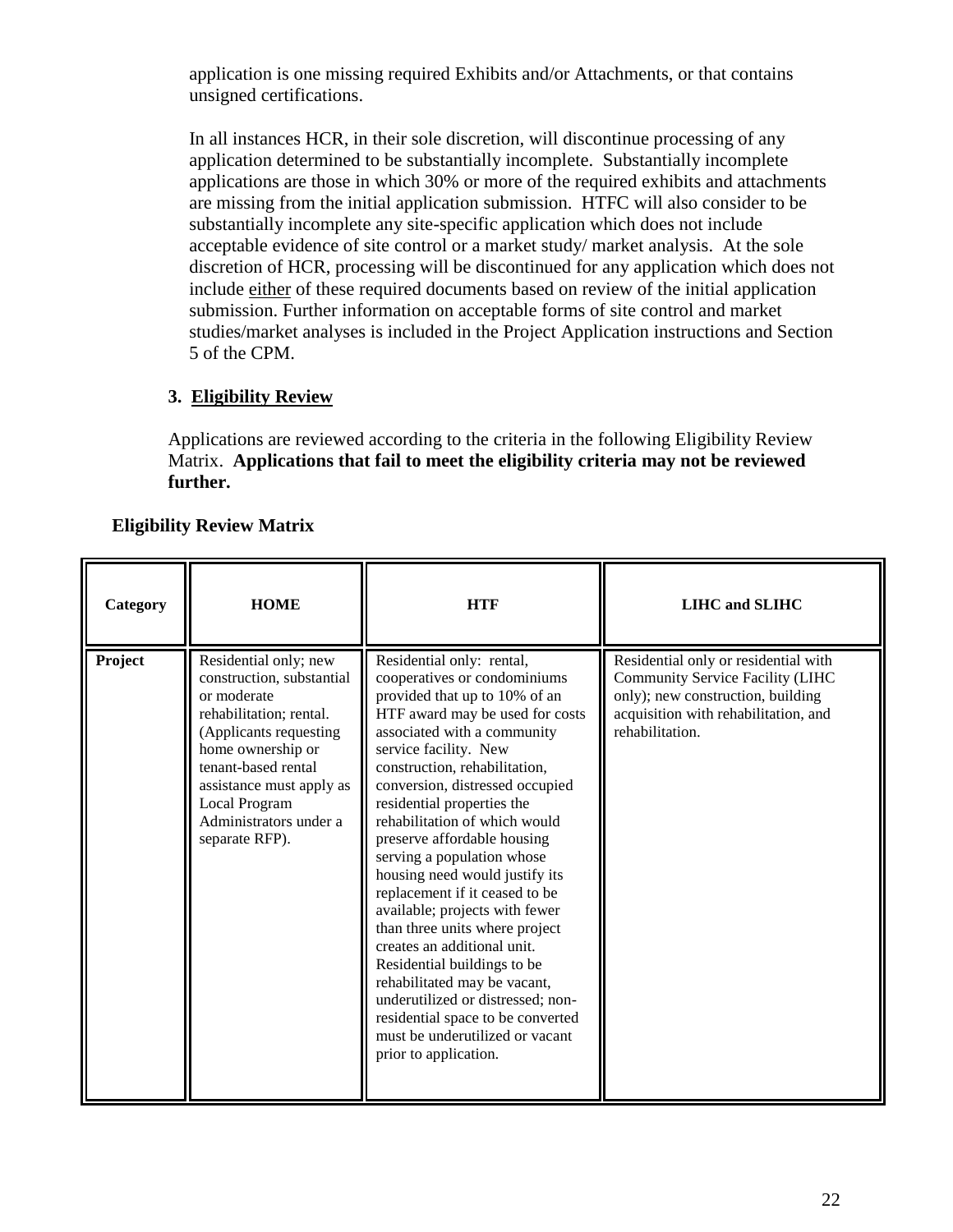| Category         | <b>HOME</b>                                                                                                                                                                                                                                                                                                                                                                                                                                                                          | <b>HTF</b>                                                                                                                                                                                                                                                                                                                                                                                                                                                                                                                                                | <b>LIHC and SLIHC</b>                                                                                                                                                                                                                                                                                                                                                                                                                                                                                                                                                                                                                                                                                                                                                                                                                                                                                                                 |
|------------------|--------------------------------------------------------------------------------------------------------------------------------------------------------------------------------------------------------------------------------------------------------------------------------------------------------------------------------------------------------------------------------------------------------------------------------------------------------------------------------------|-----------------------------------------------------------------------------------------------------------------------------------------------------------------------------------------------------------------------------------------------------------------------------------------------------------------------------------------------------------------------------------------------------------------------------------------------------------------------------------------------------------------------------------------------------------|---------------------------------------------------------------------------------------------------------------------------------------------------------------------------------------------------------------------------------------------------------------------------------------------------------------------------------------------------------------------------------------------------------------------------------------------------------------------------------------------------------------------------------------------------------------------------------------------------------------------------------------------------------------------------------------------------------------------------------------------------------------------------------------------------------------------------------------------------------------------------------------------------------------------------------------|
| <b>Costs</b>     | Any customary<br>development hard costs,<br>acquisition, related soft<br>costs or relocation costs.<br>If more than one source<br>of HOME funds, total<br>HOME funds from all<br>participating<br>jurisdictions must be<br>within published<br>HOME subsidy limits.<br>Applications requesting<br>HOME funding for<br>projects may request up<br>to \$2.0 million, with<br>additional amounts<br>available for projects<br>that meet criteria<br>outlined on page 12 of<br>this RFP. | Actual and necessary cost of<br>construction, rehabilitation,<br>conversion, customary hard cost<br>and related soft cost, excluding<br>administrative fees and<br>capitalization of operating<br>reserves. No more than 50% of<br>award for acquisition. Maximum<br>HTF \$125,000/unit. 10% of HTF<br>award may be used for a<br>Community Service Facility.<br>Applicants may request up to<br>\$2.0 million in HTF funding per<br>project, with additional amounts<br>available for projects that meet<br>criteria outlined on page 11 of<br>this RFP. | Actual and necessary cost of<br>construction, building acquisition and/or<br>rehabilitation, customary hard cost and<br>related soft costs excluding the expense<br>associated with syndication of the<br>Credits. Requests may not exceed<br>\$22,000 of LIHC per unit or \$20,000 of<br>SLIHC per unit. However, a request for<br>both credit programs can each go to the<br>per unit limit.<br>The maximum amount of annual credit<br>allocation that may be requested per<br>project is \$1,430,000. However,<br>applications for projects in which 50%<br>or more of the units will serve large<br>families (households with 5 or more<br>persons) by including units with three or<br>more bedrooms or serve persons with<br>special needs as listed in the Unified<br>Funding Reference Materials 2011, may<br>request up to \$1,650,000.<br>Applications requesting SLIHC may not<br>request more than \$750,000 per project. |
| <b>Occupants</b> | All HOME funds must<br>benefit households at or<br>below 80% of area<br>median income; HOME<br>assisted rental units<br>must be primarily<br>occupied by households<br>with incomes at or<br>below 60% of area<br>median income.                                                                                                                                                                                                                                                     | Low-income persons up to 80%<br>of area median income in New<br>York City, low-income persons<br>up to 90% of area median income<br>in the areas of the State outside<br>New York City. Preference for<br>very low-income persons (50% or<br>less of area median income).                                                                                                                                                                                                                                                                                 | Low-income households earning up to<br>60% (90% for State Tax Credit) of area<br>median income. For a project to be<br>eligible for LIHC allocation, it must<br>meet one of the following income related<br>occupancy requirements: 1) 20% of the<br>units must be set aside for households<br>earning 50% or less of area median<br>income; 2) 40% of the units must be set<br>aside for households earning 60% (for<br>SLIHC, 90%) or less of area median<br>income; or 3) 25% of the units must be<br>set aside for households earning 60% or<br>less of area median income, where<br>allowable under the IRC (i.e., New York<br>City).                                                                                                                                                                                                                                                                                            |

# **4. Fundamentals, Leveraging & Outcomes Rating Criteria**

# **a. General**

Applications which pass completeness and eligibility reviews are scored using the rating criteria for each program requested.

### **LIHC Rating System**

LIHC applications will be rated based on the criteria contained in the DHCR QAP, Section 2040.3(f), which include: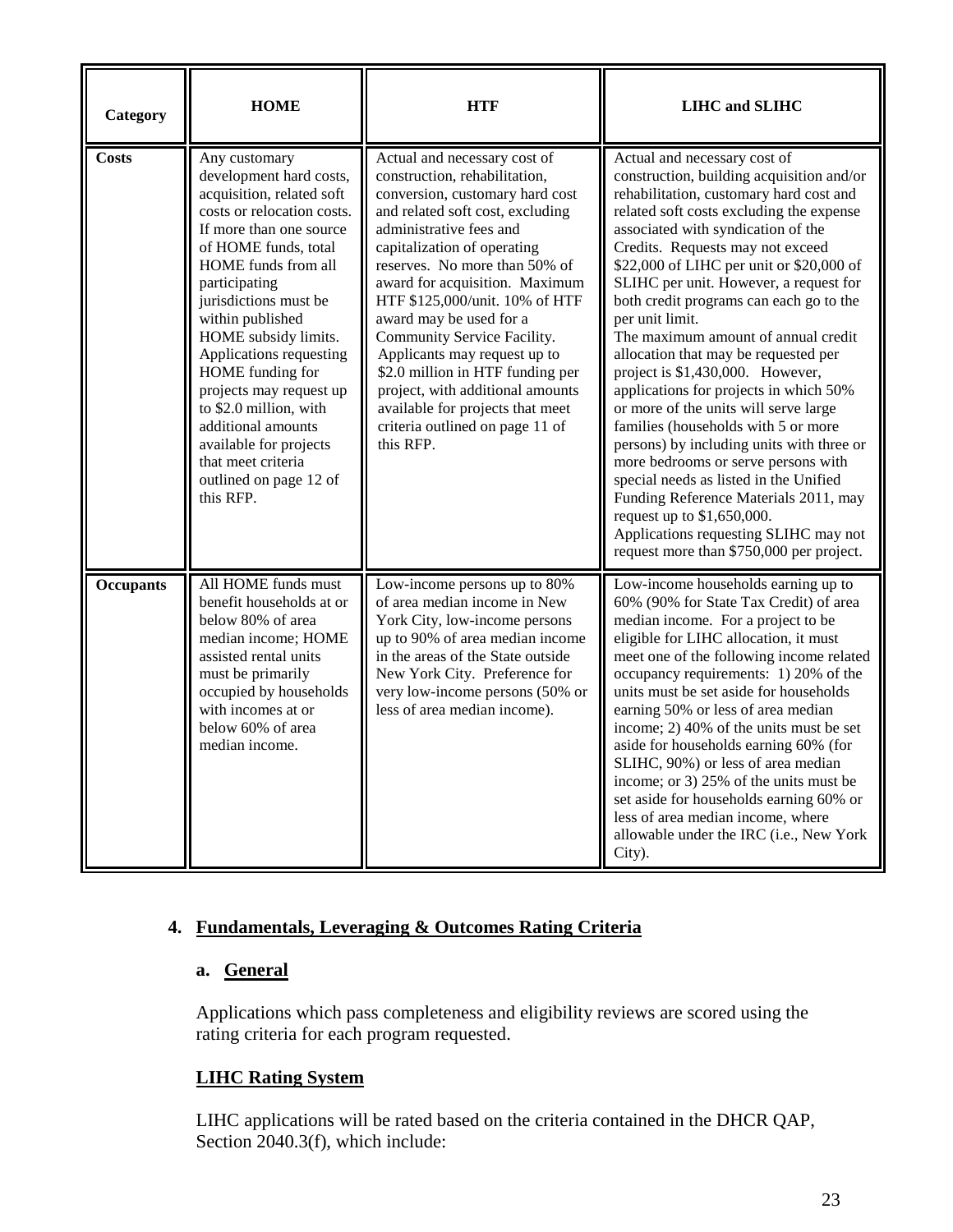Fundamentals Rating Criteria:

- i. Marketing Plan/Public Assistance (5 points)
- ii. Project Readiness (5 points)
- iii. Sponsor Characteristics (10 points)
- iv. Affordability (5 points)
- v. Energy Efficiency (5 points)
- vi. Long Term Affordability (7 points)
- vii. Project Amenities (2 points)

Leveraging Rating Criteria:

- i. Financial Leveraging (13 points)
- ii. Participation of Local non-Profit Organizations (4 points)
- iii. Community Impact Revitalization Is the proposed project supported by the locality as evidenced by the implementation of multiple measures including, but not limited to, infrastructure improvements, real property tax relief, financing assistance, land donations, fee waivers and re-zoning? (5 Points\*)
- iv. Community Impact Revitalization Is the project or project-type part of a comprehensive community revitalization plan (which may include multiple planning documents)? (5 Points\*)

Outcomes Rating Criteria:

- i. Community Impact/Revitalization Has there been limited or no subsidized affordable housing production in the past 10 years within the primary market area of the proposed location of the project? (5 Points\*)
- ii. Community Impact/Revitalization Does the project's primary market area have a strong housing market as evidenced by a vacancy rate of less than 5 percent for comparable units in the primary market area. (5 Points\*)
- iii. Green Building (8 points)
- iv. Fully Accessible and Adapted, Move-in Ready Units (5 points)
- v. Individuals with Children (5 points)
- vi. Persons with Special needs (5 points)
- vii. Mixed Income (3 points)
- viii.Historic Nature of Project (3 points)

\*Community Impact/Revitalization rating criteria measures the extent to which the proposed project provides affordable housing which will have a positive impact on the community and contribute to community revitalization. Although the criteria suggests a possible scoring of 20 points, applications can"t receive a combined total of more than 15 points for these criteria.

# **SLIHC Rating System**

SLIHC applications will be rated based on the criteria contained in the New York State Low-Income Housing Credit Regulation, Section 2050.14, which include: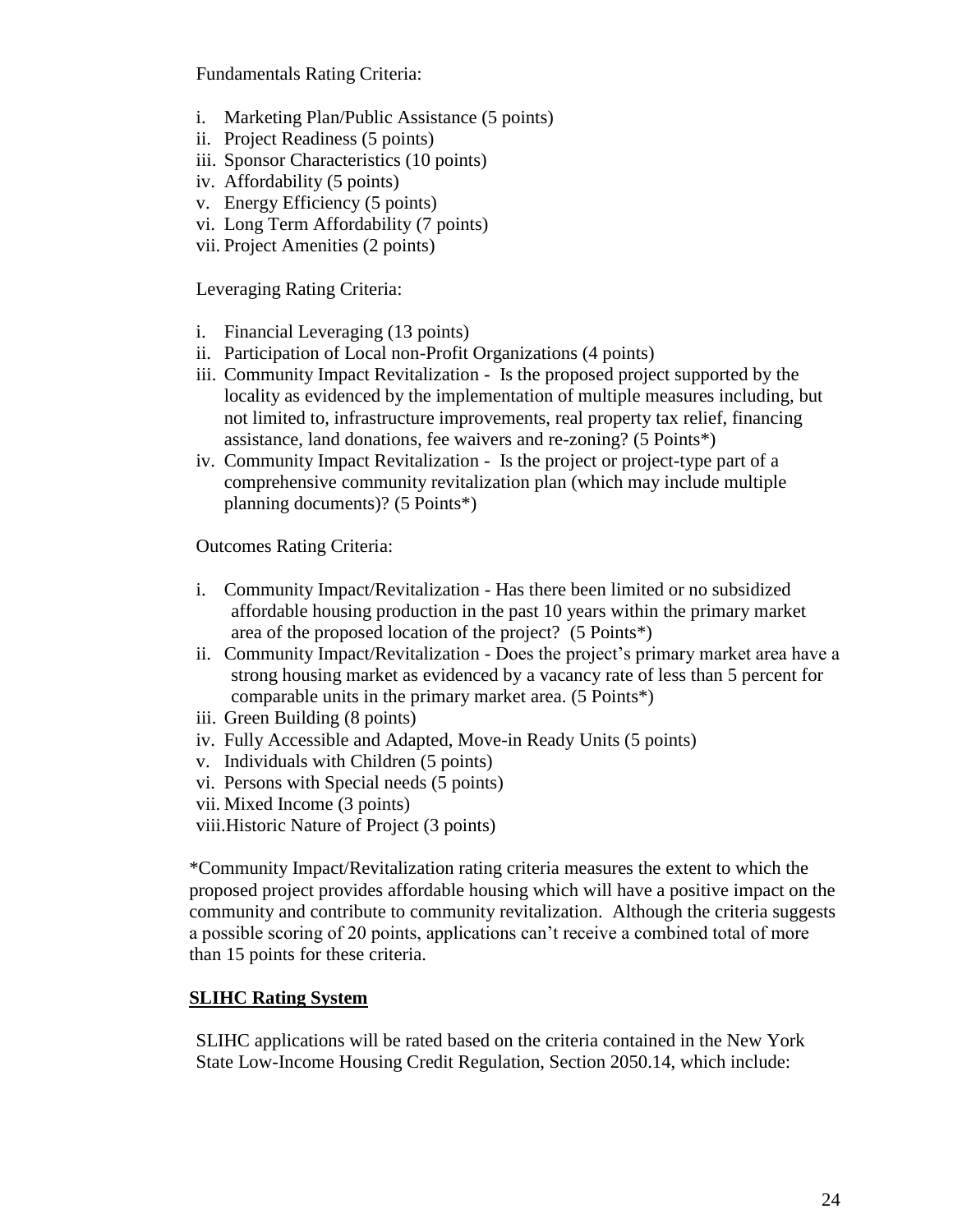Fundamentals Rating Criteria:

- i. Marketing Plan/Public Assistance (5 points)
- ii. Project Readiness (5 points)
- iii. Sponsor Characteristics (10 points)
- iv. Energy Efficiency (5 points)
- v. Long Term Affordability (7 points)
- vi. Project Amenities (2 points)

Leveraging Rating Criteria:

- i. Financial Leveraging (13 points)
- ii. Participation of Local non-Profit Organizations (4 points)
- iii. Community Impact Revitalization Is the proposed project supported by the locality as evidenced by the implementation of multiple measures including, but not limited to, infrastructure improvements, real property tax relief, financing assistance, land donations, fee waivers and re-zoning? (5 Points\*)
- iv. Community Impact Revitalization Is the project or project-type part of a comprehensive community revitalization plan (which may include multiple planning documents)? (5 Points\*)

Outcomes Rating Criteria:

- i. Community Impact/Revitalization Has there been limited or no subsidized affordable housing production in the past 10 years within the primary market area of the proposed location of the project? (5 Points\*)
- ii. Community Impact/Revitalization Does the project's primary market area have a strong housing market as evidenced by a vacancy rate of less than 5 percent for comparable units in the primary market area. (5 Points\*)
- iii. Green Building (8 points)
- iv. Fully Accessible and Adapted, Move-in Ready Units (5 points)
- v. Individuals with Children (5 points)
- vi. Persons with Special needs (5 points)
- vii. Income Mixture (8 points)
- viii.Historic Nature of Project (3 points)

\*Community Impact/Revitalization rating criteria measures the extent to which the proposed project provides affordable housing which will have a positive impact on the community and contribute to community revitalization. Although the criteria suggests a possible scoring of 20 points, applications can"t receive a combined total of more than 15 points for these criteria.

# **b. HTF/HOME Rating System**

Fundamentals Rating Criteria:

**i. Project Readiness (5 points)** – This rating criteria measures the extent the project has obtained all financing commitments (construction and permanent funding sources) needed to complete the project.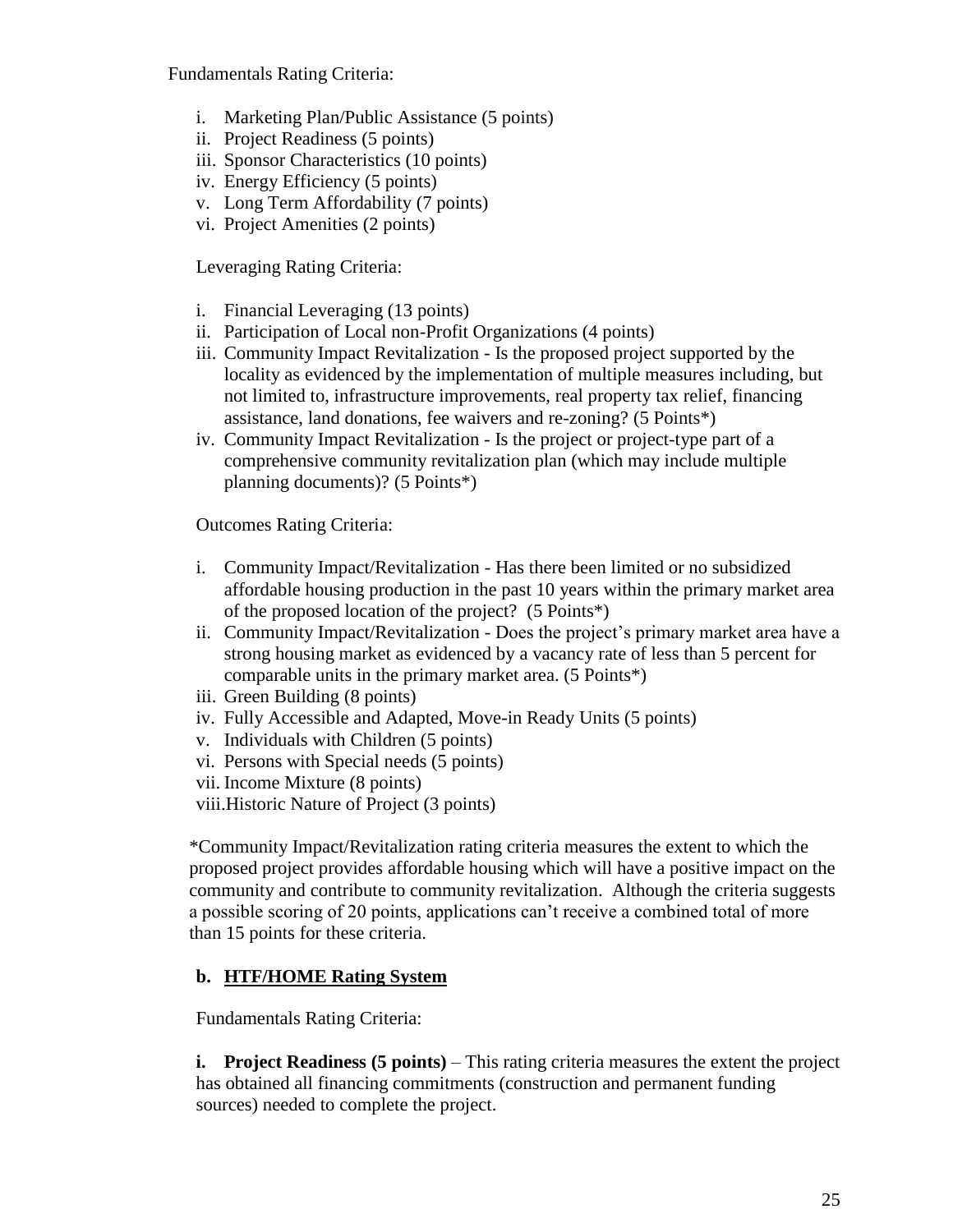**ii. Successful Development Performance (5 points)** - Measures the successful performance of the applicant or the applicant and members of their development team in the timely development and completion within approved development budgets of comparable affordable housing (in terms of size number of units), financing, income served and tenure of housing) in the ten years prior to application submission date. The experience of the applicant, applicant/developer, architect and general contractor will be evaluated according to the following criteria:

(1) For-profit applicants: Compares the total development costs (TDC) of comparable projects successfully completed by the applicant or its parent or supervising entity during the ten years prior to application to the TDC of the proposed project. Those with an aggregate amount of TDC from successfully completed projects equaling 10 times or more of the TDC of the proposed project will receive the most points. The development experience of all members involved as a joint venture applicant will be aggregated to award points. (5 points)

(OR)

(2) Not-for-profit applicants: Measures the successful performance of the not-forprofit developer and/or housing consultant, the architect and the general contractor selected for the proposed project in the timely development and completion within approved budgets of comparable affordable housing (in terms of size, financing, income served and tenure of the housing). Not-for-profit applicants who have successfully completed at least one similar project will receive three points. Not-forprofit applicants without prior development experience who have teamed with a developer or housing consultant who has successful development performance may receive up to three points. One point each for successful performance will be given if the architect and/or the general contractor selected by the not-for-profit applicant have successfully completed one similar project. (5 points)

Leveraging Rating Criteria:

### **i. Leveraging (5 points)**

(1) Permanent Financing - Points are awarded based on the ratio of non-governmental funds to be used for permanent financing to total project cost. Projects in which nongovernmental sources finance 80% or more of total project costs (not including a deferred developer fee) will receive the most points. (3 points)

### (AND)

(2) Construction Financing - Measures the extent to which private lenders will be used for construction financing. Projects in which only non-governmental funds will be used for construction financing will receive the most points. (2 points)

**ii. Community Impact Revitalization** - Is the proposed project supported by the locality as evidenced by the implementation of multiple measures including, but not limited to, infrastructure improvements, real property tax relief, financing assistance, land donations, fee waivers and re-zoning? (5 Points\*)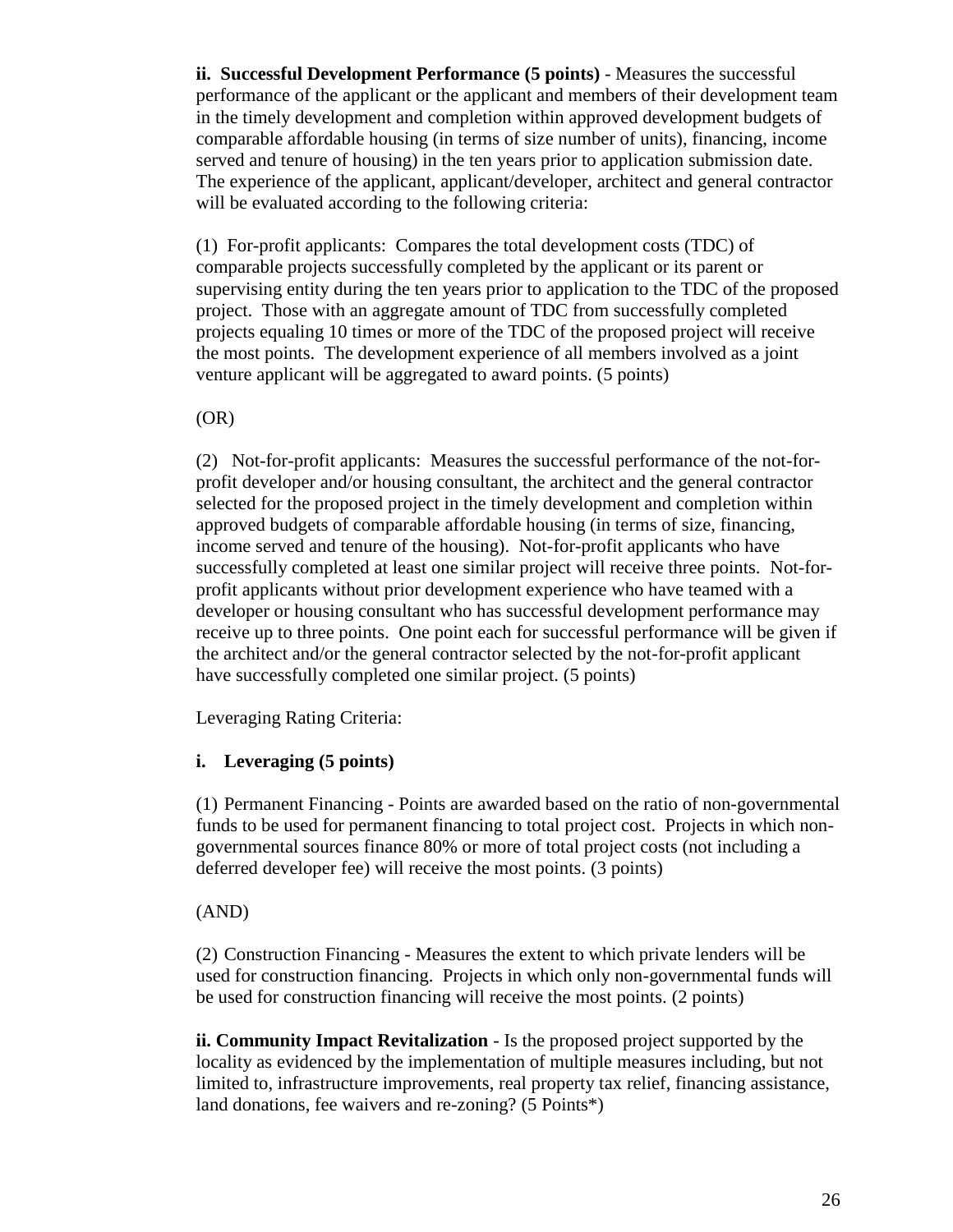**iii. Community Impact Revitalization -** Is the project or project-type part of a comprehensive community revitalization plan (which may include multiple planning documents)? (5 Points\*)

**State-Subsidized Rural Rental Assistance Program Projects (5 points)** – Bonus points will be awarded to rehabilitation projects currently subsidized through the Rural Rental Assistance Program that can demonstrate actions and/or improvements that will reduce or restrain growth in project operating costs, including, but not limited to, reductions in real property taxes, reductions in insurance, management and other operating costs, and reductions in energy costs by agreeing to participate in one of the options listed in the Energy Efficiency scoring section of this RFP.

**Collaboration (10 points)** – points will be awarded to applications based on the extent of documented financial commitments, as a percentage of the total development cost of the project, from Federal, State or local government partners. Applications for which documented firm financial commitments from other sources equal to 70% of the project"s total development cost will receive the most points. Applications which document a lesser percentage of such commitments will be awarded fewer points.

Outcomes Rating Criteria:

**i. Community Impact/Revitalization -** Has there been limited or no subsidized affordable housing production in the past 10 years within the primary market area of the proposed location of the project? (5 Points\*)

**ii. Community Impact/Revitalization -** Does the project's primary market area have a strong housing market as evidenced by a vacancy rate of less than 5 percent for comparable units in the primary market area. (5 Points\*)

**iii. Investment Cost (20 points)** - Measures the present value of proposed project's per-unit annual investment to the State. Projects which cost the least and are regulated for the longest term will receive the most points. Reviewers will use a Unified Funding Subsidy Index to measure the per-unit cost against the length of time (regulatory term) that the units will remain affordable. The Index is adjusted to account for regional cost variations. It is also adjusted for bedroom size by using the following formula: for senior projects, the number of SRO's is multiplied by .75 and the number of one or more bedroom units is multiplied by 1.0; for non-senior/family projects, the number of SRO"s is multiplied by .75, the number of one bedrooms is multiplied by 1.0, the number of two bedrooms is multiplied by 1.25, and the number of three or more bedroom units is multiplied by 1.50.

**iv. Income Served (20 points)**

(1a) Affordability Index- Measures the extent to which the proposal targets households with incomes below the statutory maximum for the program. Projects that serve a weighted average income which is a minimum of five percent below the statutory maximum eligible income will receive the minimum points. Projects that serve a weighted average income at 35% of median income will receive the maximum points. (15 points)

For HTF and HOME site-specific rental projects: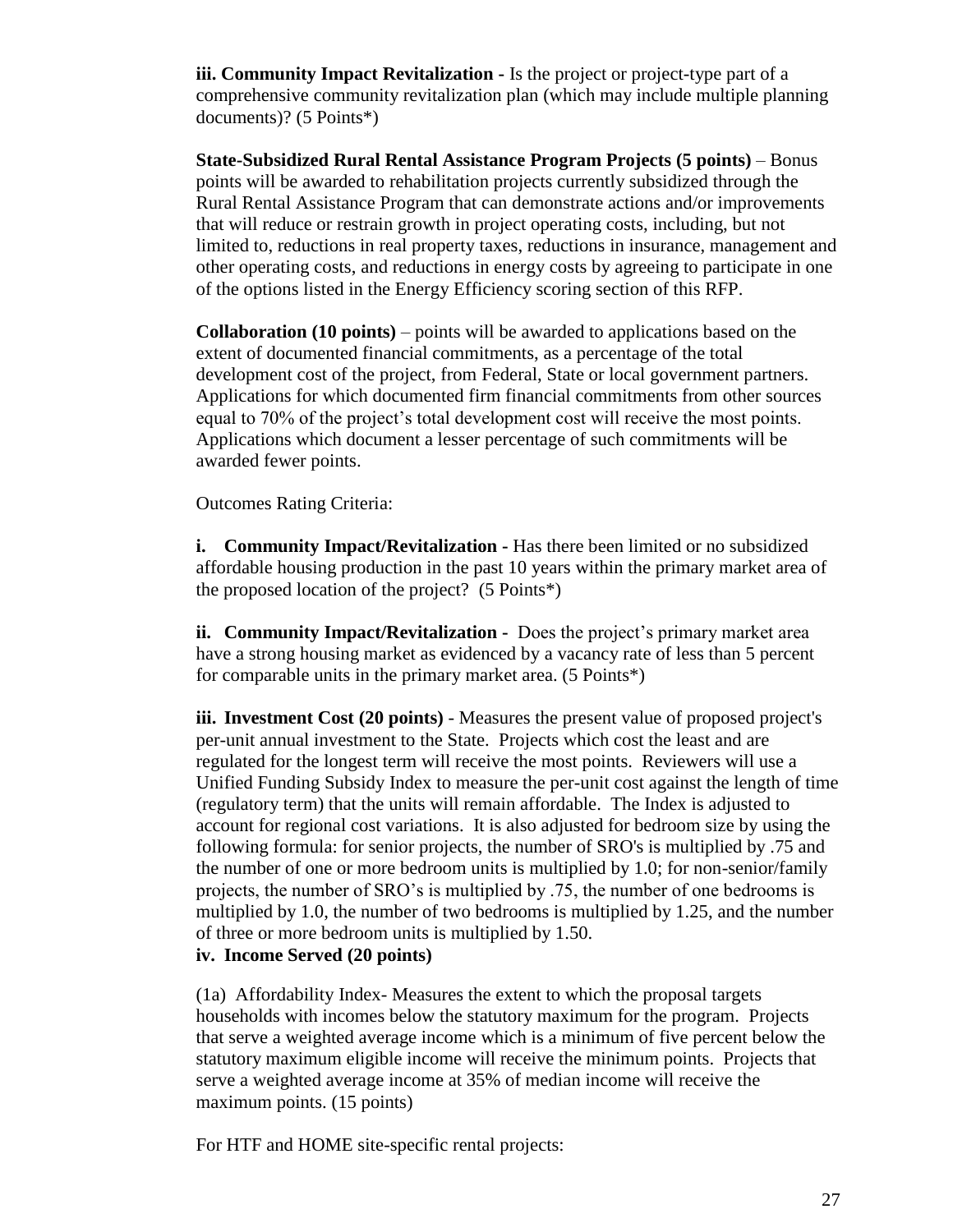(1b) Affordable Rents/Ownership Costs - Measures the extent to which the proposed project's gross rents are below the area Fair Market Rents (FMR). Compares project rents with area FMR according to the following point schedule (5 points):

| Project Gross Rents Compared to FMR | Points |
|-------------------------------------|--------|
| $>5\%$ to 10% below FMR             |        |
| $>10\%$ to 15% below FMR            |        |
| $>15\%$ to 20% below FMR            | 3      |
| $>20\%$ to 25% below FMR            |        |
| $>25\%$ below FMR                   |        |

(OR)

For HTF or HOME site-specific cooperative and condominium projects:

(2b) Affordable Owner Expenses - Measures the extent to which the proposed project owner"s gross housing expenses (principal, interest, taxes, and insurance - PITI) compares to an adjusted FMR according to the following schedule (in consideration of additional expenses associated with home ownership, FMR will be adjusted by a factor of 1.3) (5 points):

| <b>PITI Compared to Adjusted FMR</b> | Points         |
|--------------------------------------|----------------|
| $>5\%$ to 10% below Adjusted FMR     |                |
| $>10\%$ to 15% below Adjusted FMR    | $\mathcal{D}$  |
| $>15\%$ to 20% below Adjusted FMR    | $\mathcal{R}$  |
| $>20\%$ to 25% below Adjusted FMR    | $\overline{A}$ |
| >25% below Adjusted FMR              | 5              |

**v. Persons with Special Needs (5 points) -** Scores the extent to which preference in tenant selection will be given to persons with special needs (as listed in the Unified Funding 2011 Reference Materials) and the extent of a commitment to provide supportive services.

1) Preference in tenant selection will be given to individuals and families for 15% or more of the low income units in the project and these individuals and families will be served by supportive services as evidenced by a comprehensive service plan and an agreement or commitment in writing with an experienced service provider. This comprehensive service plan should include:

- an identified ongoing source of supportive service funding; and
- a signed contract or memorandum of understanding between the developer  $\bullet$ and an experienced service provider to provide ongoing supportive services (5 points)

(OR)

Preference in tenant selection will be given to individuals and families who are eligible populations under the New York/New York III Supportive Housing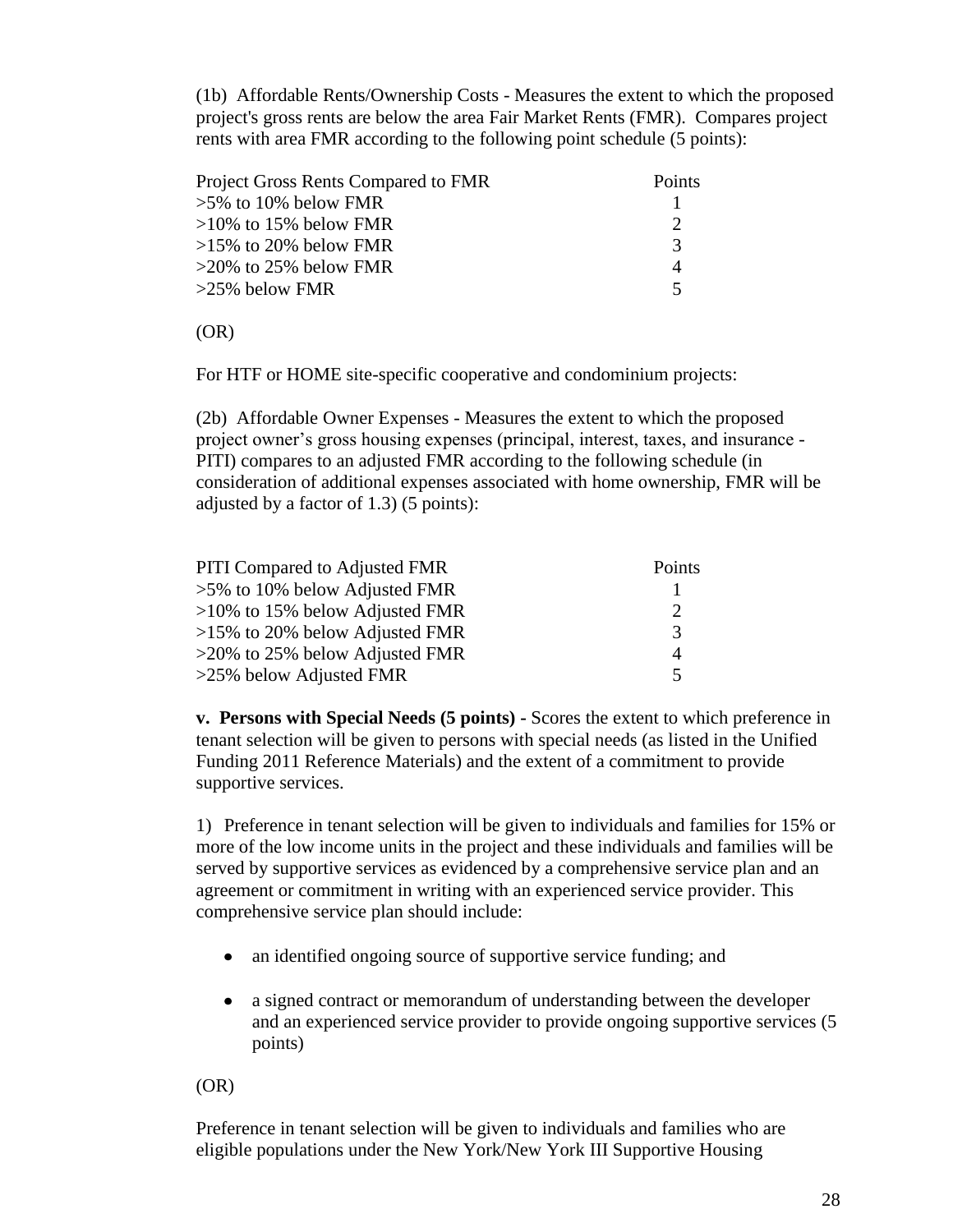Agreement (NY/NY III) as evidenced by an agreement or commitment in writing for NY/NY III operating funds. (5 points)

(OR)

Preference in tenant selection for up to 30 units or 30% of the low income units, (whichever is less), will be given to individuals who are eligible populations for the Office of Mental Health"s (OMH"s) funding for support services and rental assistance. This preference should be evidenced by a commitment in this RFP for a developer and service provider to enter into an agreement to serve OMH"s priority populations, and to work with OMH to develop an OMH approved plan to provide supports which will meet the needs of the target population. (5 points)

2) Preference in tenant selection will be given to individuals and families for 15% or more of the low income units in the project and these individuals and families will be served by an agreement or commitment in writing by an experienced service provider but the application material does not meet the comprehensive service plan criteria identified in (1) above. (3 points);

(OR)

Preference in tenant selection will be given to individuals and families who are eligible populations under the New York/New York III Supportive Housing Agreement (NY/NY III) as evidenced by submission of an application for NY/NY III operating funds. (3 points)

# **vi. Green Building Initiative (10 points)**

(1) Up to seven (7) points will be awarded under HTF and HOME to an applicant who documents that their project will meet the mandatory criteria and standard criteria listed below. Points will be awarded according to the following schedule under HTF and HOME and according to the DHCR QAP and the SLIHC Regulation for LIHC and SLIHC:

# Integrated Design Process - Mandatory

A written Green Development plan outlining the integrated design approach taken by the entire multi-disciplinary development team including a qualified green design expert must be included in the application accompanying the Green Criteria Checklist.

Operations and Maintenance - Mandatory

- Building owner's maintenance manual;
- Occupant's manual or guide; and
- New resident orientation.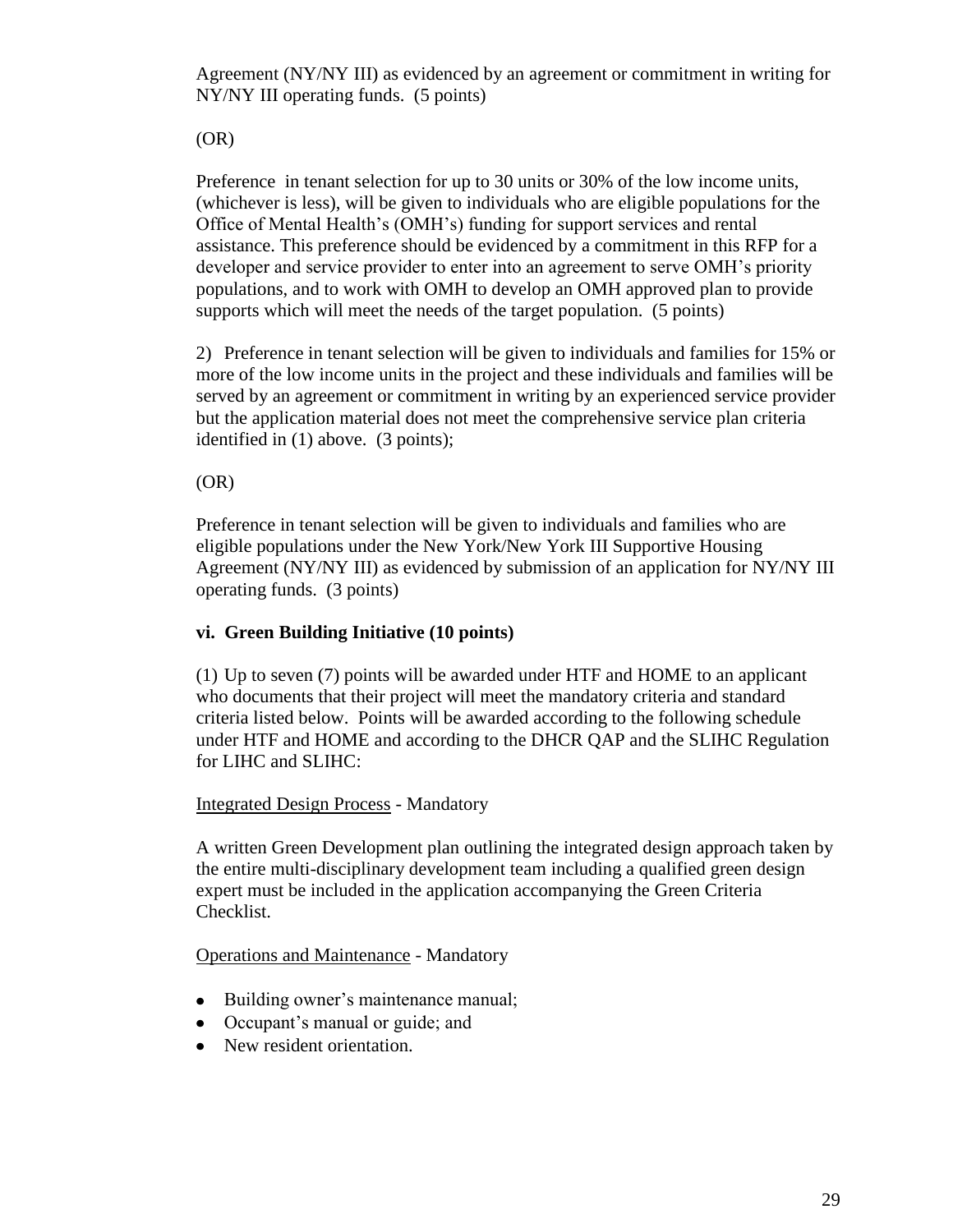## Site Planning/Environmental Impacts – 1 point

- Surface water management plan Mandatory
- Phase I Environmental Site Assessment 1 point;

Location and Neighborhood Fabric – For this category the project will be scored in the following manner: Applicant completes a minimum of 4 criteria – 1 point; Applicant completes a minimum of  $5$  criteria  $-2$  points; and Applicant completes a minimum of 6 criteria  $-3$  points

- Smart site location in close proximity to existing development;  $\bullet$
- Smart site location that avoids sensitive environmental resources including wetlands, critical habitats, steep slopes, prime farmland and parkland;
- Smart site location in close proximity to community services and retail facilities;
- Smart site location in close proximity to public transit;
- Smart site location and orientation of the building to make the greatest use of passive solar heating/cooling (except rehabilitation or infill projects);
- Compact development that achieves densities of at least 15 units per acre for apartments, 10 for townhomes and 6 for detached/semi-detached houses (except rehabilitation or infill projects); or
- Sidewalks and suitable pathways to public spaces, open spaces and adjacent development to ensure walkable neighborhoods.

Healthy Living Environment - For this category the project will be scored in the following manner: Applicant completes a minimum of 7 criteria – 1 point; Applicant completes a minimum of 9 criteria – 2 points; and Applicant completes a minimum of 11 criteria – 3 points

- Low/no volatile organic compounds (VOC) paints, primers, adhesives and sealants;
- Formaldehyde-free composite wood or any composite wood containing ureaformaldehyde with exposed particleboard must be sealed;
- If providing floor coverings; use the Carpet and Rug Institute's Green Label certified (or equivalent) carpet and pad.
- Energy Star labeled bathroom fans that exhaust to the outdoors with a humidistat sensor or timer or continuous operation;
- Ventilation system for each unit providing 15 cubic feet per minute of fresh air per occupant;
- If included, size cooling equipment in accordance with the Air Conditioning Contractors of America Manual, Parts J and S;
- Tankless hot water heaters, or if using conventional hot water heaters, install in rooms with drains or catch pans piped to the exterior and with non-water sensitive floor coverings;
- Combustion sealed water heaters or heaters direct vented to the outside, if heater is located in a conditioned space;
- Cold water pipe insulation;
- Moisture-resistant materials in wet areas;
- Clothes dryers vented directly to the outside; or
- Integrated pest management.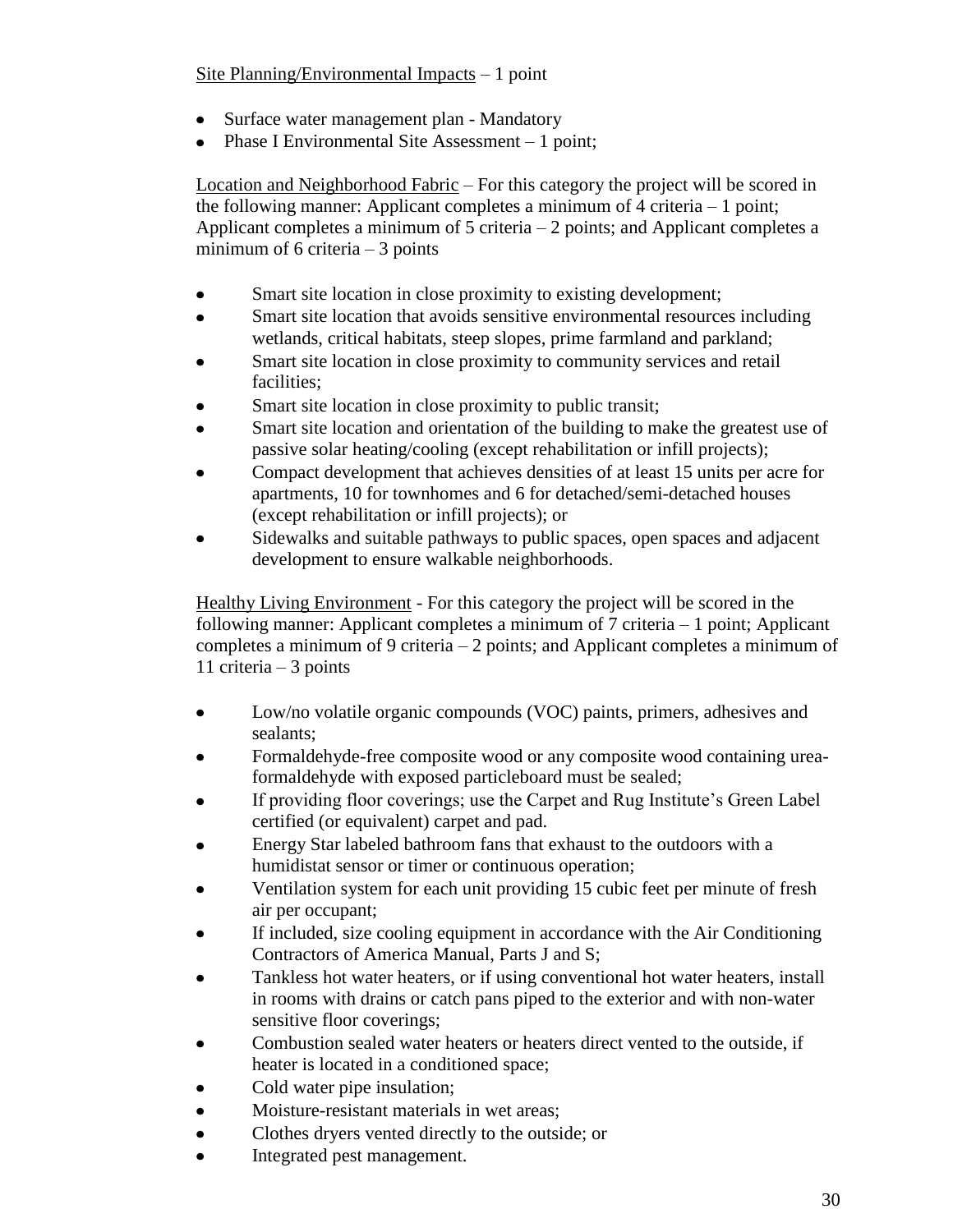(2) The Green Building Initiative also offers an opportunity to score three (3) points for any application which includes measures or practices which exceed the standard criteria outlined above. To qualify for the three additional points, applications must also propose projects that meet any one of the following criteria:

#### Location and Neighborhood Fabric

Development on a brownfield, grayfield, or adaptive reuse site;

### Energy Efficiency

• Installation of photovoltaic (PV) panels or other acceptable alternative energy measures to provide at least 10% of the project"s estimated electricity demand

### Materials Beneficial to the Environment

- Construction waste sent to the landfill is reduced by 25%;
- Use of 25% total recycled content building materials in project construction;
- Use at least 50% (by cost) wood products and materials that are certified in accordance with the Forest Stewardship Council, salvaged wood or engineered framing materials;
- Use water-permeable materials in 40% or more of walkways and 40% or more of paved parking areas (proposed materials must not conflict with accessibility requirements); or
- $\bullet$ Use a) ENERGY STAR-compliant and high-emissive roofing for the entire roof or, install a "green" (vegetated) roof covering at least 50% of the roof; and b) light-colored/high-albedo materials and/or an open-grid pavement over at least 30% of the site"s hardscaped area.

Specific information on all of the above criteria can be found in the Green Building Criteria Reference Manual. In addition, the Green Building Criteria Checklist, Attachment B9, must be completed and submitted with your application

**vii. Energy Efficiency (10 points) -** Applicants meeting the criteria in one of the energy efficiency programs or strategies listed below are eligible to receive a maximum of 10 points under HTF and HOME, or 5 points under LIHC and SLIHC. The requirements of these programs shall be secondary where conflicts exist between building codes or HCR standards and requirements.

- Applicant intends to participate in the New York State Energy Research and  $\bullet$ Development Authority (NYSERDA) Multifamily Building Performance Program (MPP) and has submitted a signed contract with a NYSERDA approved MPP Partner.
- $\bullet$ Applicant intends to participate in the New York ENERGY STAR Homes Program (NYESH) and has submitted a signed contract between the applicant and a participating NYESH Builder, or Home Energy Rating System (HERS) Rater; or submits a HERS-based plan review by a NYESH participating HERS rater, which indicates the project design will meet the high efficiency guidelines required for certification.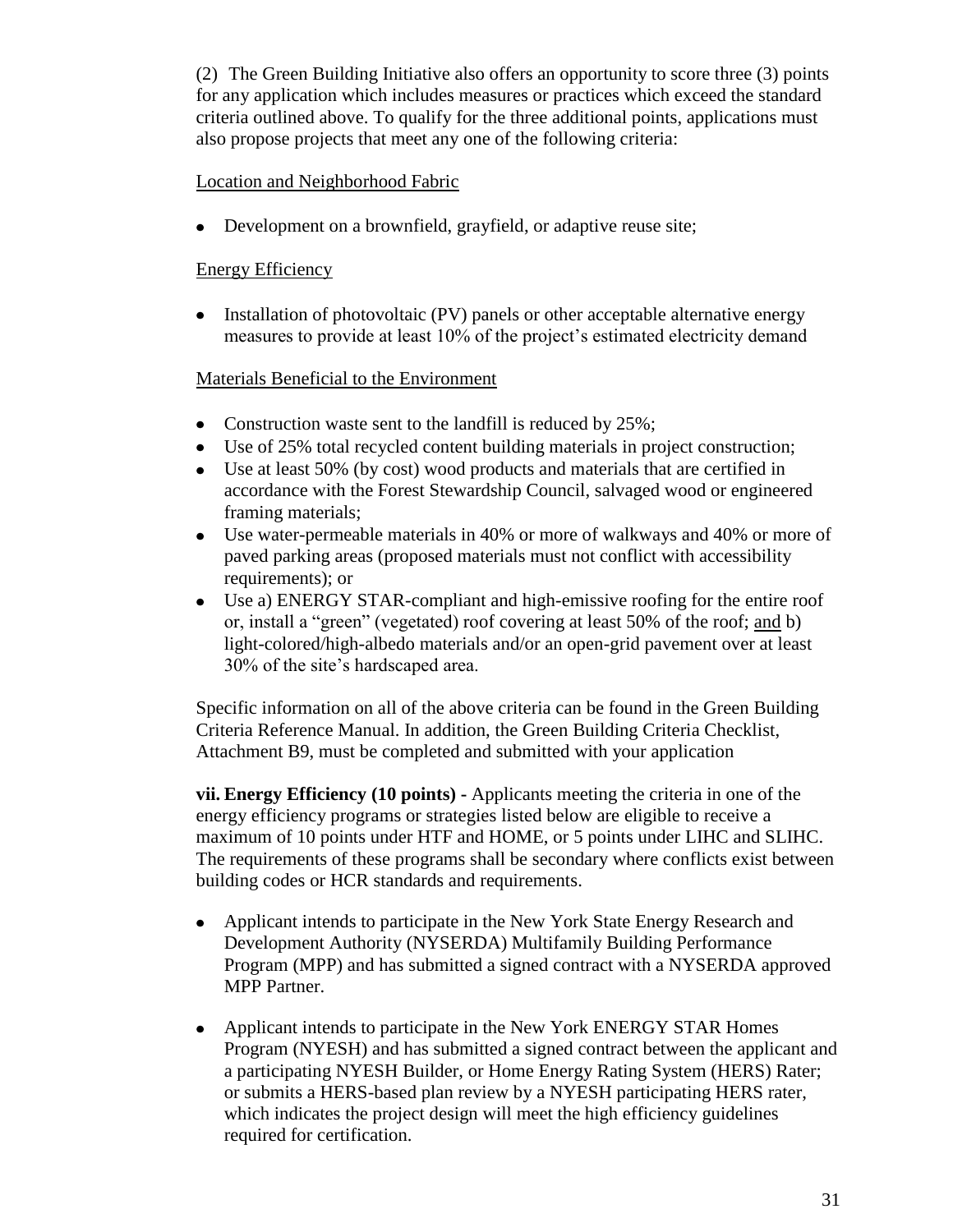- Applicant intends to participate in the New York Assisted Home Performance  $\bullet$ with ENERGY STAR Program and has submitted a signed contract with a participating Home Performance contractor that commits to complying with the requirements of the program.
- $\bullet$ Buildings designed in conformance with the U. S. Environmental Protection Agency (EPA) ENERGY STAR Multifamily High Rise Program, version 1.0, in either the prescriptive path or the performance path to achieve a 15% improvement in energy efficiency beyond that required by ASHRAE 90.1-2007. The application is to include a signed contract with an energy consultant which explains the methodology to be utilized to ensure that the standard is met. If awarded, the project shall provide or address all design and construction requirements and include a report by the energy consultant at the project closeout certifying that all strategies and goals were met.
- $\bullet$ Buildings designed in conformance with EPA ENERGY STAR New Homes, version 3.0, in either the prescriptive path or the performance path. The application is to include a signed contract with a RESNET certified HERS Rater which explains the methodology to be utilized to ensure that the standard is met. If awarded, the project shall provide or address all design and construction requirements and include a report at the project closeout certifying that all strategies and goals were met.
- For moderate rehabilitation projects, applicants may bring an existing non- $\bullet$ complaint building(s) up to current energy code standards for a new building; or demonstrate that the renovated building(s) will reduce overall energy usage by 20%, as compared to average energy usage for the last two years of operation. The projected reduction in energy usage must be demonstrated by submitting an energy analysis by an architect or engineer licensed in the State of New York, or RESNET certified HERS Rater.

### **viii. Fully Accessible and Adaptable, Move-in Ready Units (5 points)** - Scored on whether:

(1) at least five percent (rounded up to the next whole number) of the project units are fully accessible and adapted, move-in ready for person(s) who have a mobility impairment and the unit(s) will be marketed to households with at least one member who has a mobility impairment;

### (AND)

(2) at least two percent (rounded up to the next whole number) of the project units are fully accessible and adapted, move-in ready for person(s) who have a hearing or vision impairment and the unit(s) will be marketed to households with at least one member who has a hearing or vision impairment (3 points);

(OR)

(3) the percentages of units meeting the requirements of (1) and (2) above are equal to or exceed 10 percent and 4 percent (rounded to the next whole number) respectively (a minimum of two units each) (5 points).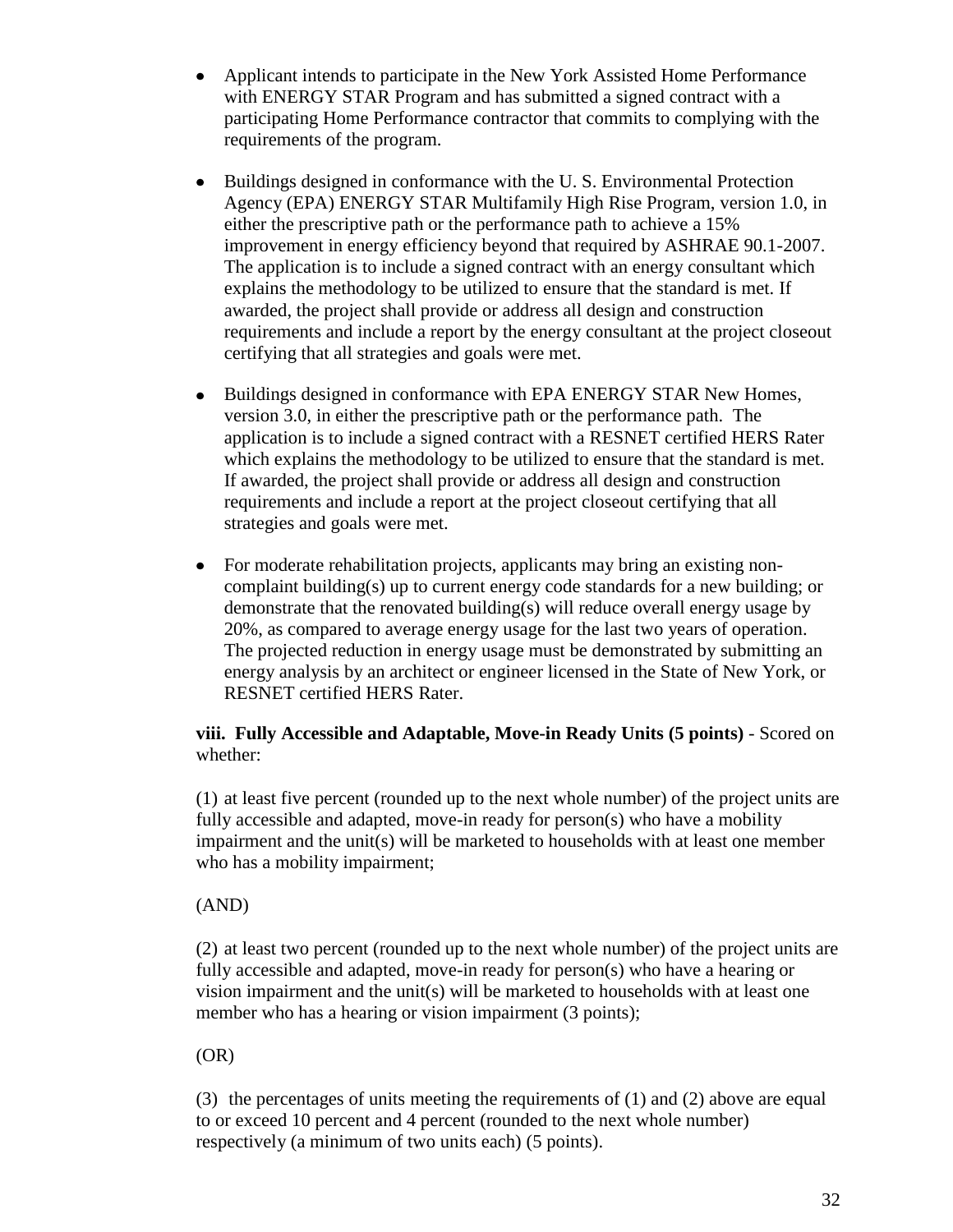\*Community Impact/Revitalization rating criteria measures the extent to which the proposed project provides affordable housing which will have a positive impact on the community and contribute to community revitalization. Although the criteria suggests a possible scoring of 20 points, applications can"t receive a combined total of more than 15 points for these criteria.

#### **5. Additional Reviews**

When an application requests LIHC, HTF or HOME funds, additional reviews, including design, underwriting and persons with special needs reviews will be conducted.

### **6. Funding Recommendations**

Funding recommendations are made for feasible projects from available funds on the basis of ranking resulting from rating, statutory distribution requirements and a geographical distribution of funds in support of the State"s housing goals. Applicants are informed of the disposition of their applications in an Application Review Letter.

Pursuant to statutory requirements, the following limitations will also be considered in reviewing HTF applications:

- a. no more than 50% of the total amount originally appropriated shall be awarded to projects located within any single municipality;
- b. no more than 33-1/3% of funds awarded to projects within a city with a population of one million or more shall be allocated to private developers; and
- c. no more than 33-1/3% of funds awarded to projects located in areas outside cities with a population of one million or more shall be allocated to private developers.

Pursuant to statutory and policy requirements, the following limitations will also be considered in reviewing HOME applications:

- a. first, all CHDO applications will be placed in rank order and selections made until the 15% CHDO set-aside is met;
- b. next, all non-participating jurisdiction applications will be placed in rank order and selections made until the minimum 80% requirement is met; and
- c. finally, all of the remaining applications will be placed in rank order and selections made until the dollar limit for HOME awards is reached.

Those applicants recommended to receive awards will receive an Application Review Letter indicating they have been selected for funding.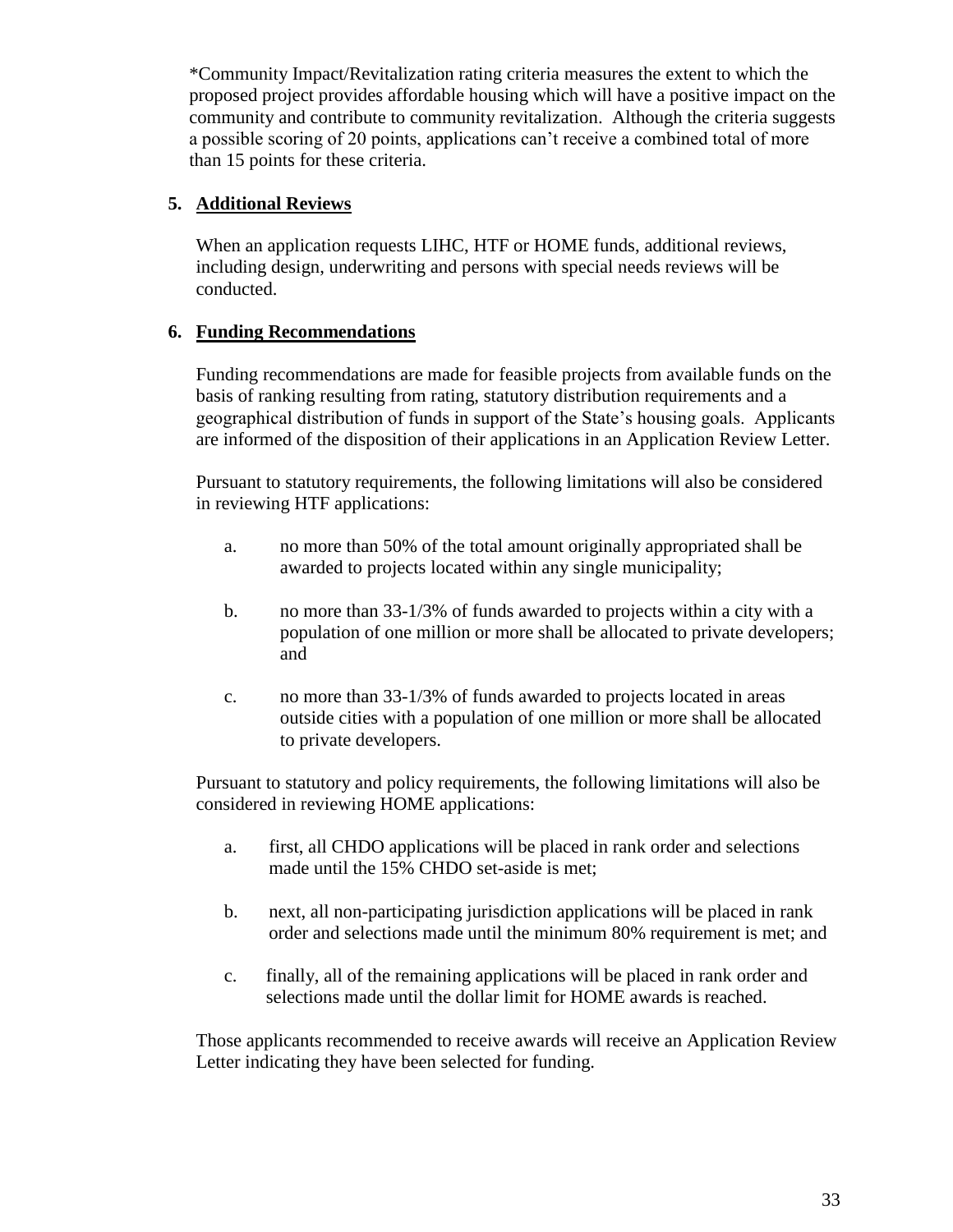### **7. HTFC Board Approval**

All HTF and HOME awards must be approved by the HTFC Board of Directors prior to entering into a funding commitment for HTF projects.

### **8. Outcome Letters**

Subject to the availability of funds, HCR will issue Outcome Letters approximately 120 days after the submission deadline for the funding round. There are three types of letters:

1. Application Review Letters are sent to unsuccessful Applicants regardless of which program(s) funds were requested from.

2. Award Letters are sent to all successful UF Applicants. This letter notifies the applicant that the project has been selected for funding, and sets forth the number of units and award amount(s). The Award Letter is a preliminary notification, and is issued prior to the binding LIHC/SLIHC Reservation and Funding Commitment Letters, as described below.

3. In addition to the Award Letter, LIHC/SLIHC Reservation Letters are sent to successful Applicants who requested LIHC and/or SLIHC funding. These letters specify the terms and conditions of the reservation, including the reservation expiration date.

Successful Applicants whose projects include both LIHC and/or SLIHC and HDF, HTF and/or HOME will receive both a LIHC/SLIHC Reservation Letter and an Award Letter.

### **9. Funding Commitment Letters**

Funding Commitment Letters (FCLs) are issued approximately 45-60 business days after the preliminary Award Letter is issued for HTF and/or HOME funds. The FCL sets forth the terms and conditions under which the project, and is considered a binding agreement when signed and returned by the Applicant.

### **10. Project Development Meeting**

The Project Development Meeting provides a forum for the applicant's development team and HCR to discuss the project's development timetable; the roles and responsibilities of the development team members and HCR; and the deliverables required under the terms of the executed Funding Commitment. Additional information on Project Development Meetings can be found in Section 3.02.08 of the Capital Programs Manual.

### **11. Processing Time Frames**

HCR expects to process a request for a construction loan closing or permanent takeout within 30 business days of receipt, if all conditions in the commitment letter have been met.